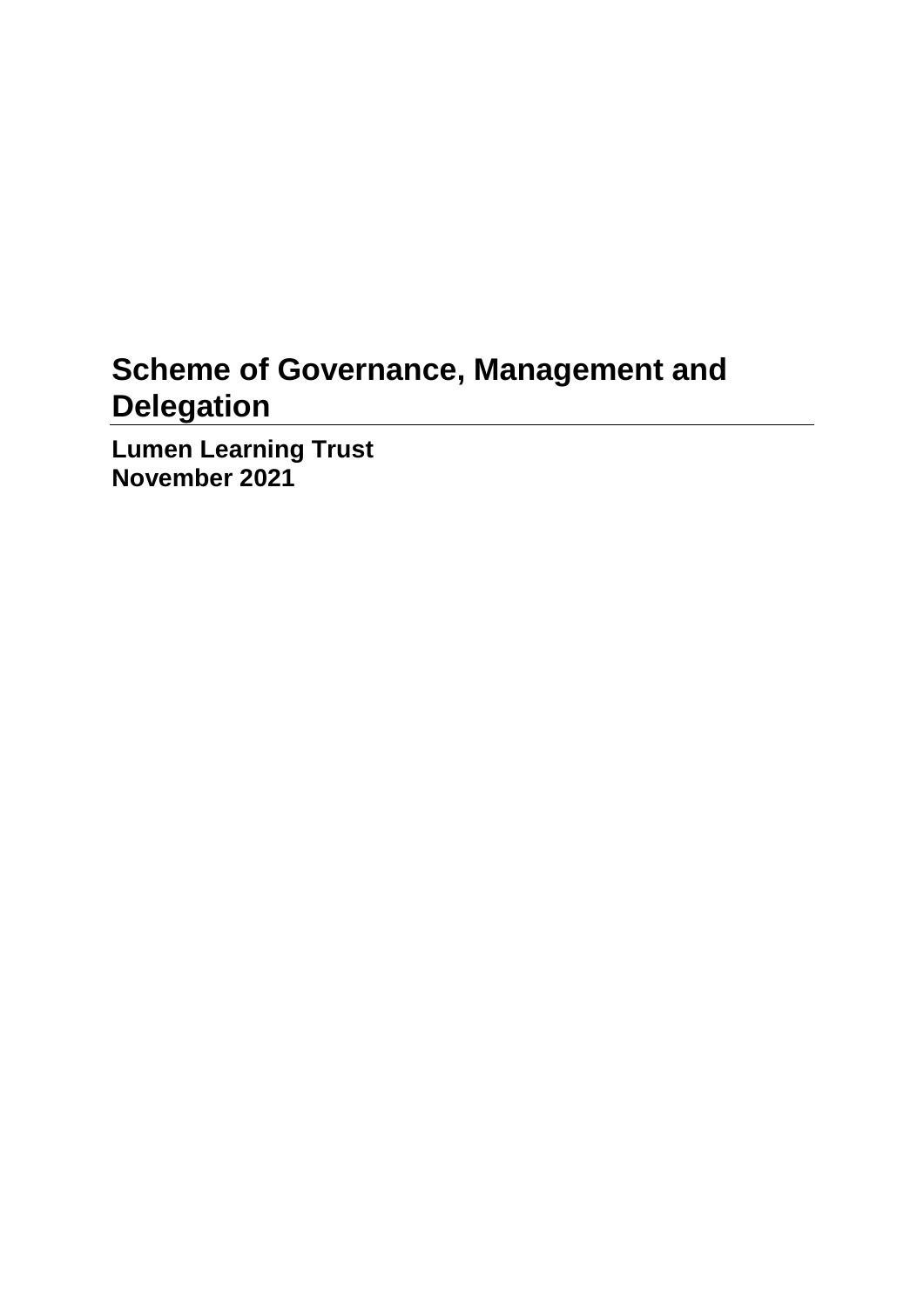| 2          |  |
|------------|--|
| 3          |  |
| 4          |  |
| 5          |  |
| 6          |  |
|            |  |
| 8          |  |
| 9          |  |
| 10         |  |
| 11         |  |
| 12         |  |
| 13         |  |
| 14         |  |
| 15         |  |
| 16         |  |
| 17         |  |
| 18         |  |
| 19         |  |
| Appendix 1 |  |
| Appendix 2 |  |
| Appendix 3 |  |
| Appendix 4 |  |
|            |  |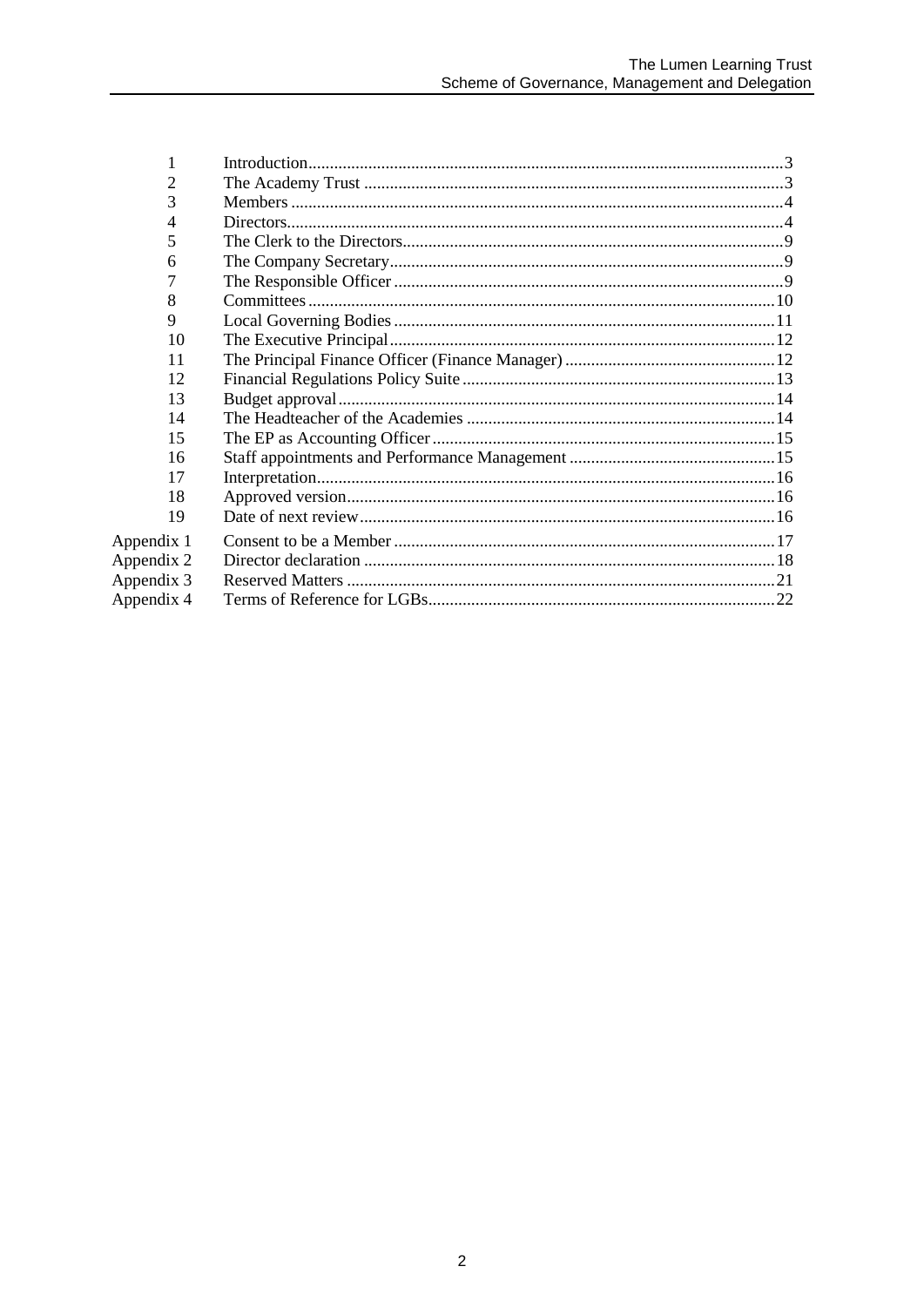# <span id="page-2-0"></span>**1 Introduction**

- 1.1 This Scheme of Governance, Management and Delegation (the "**Scheme**") has been made by the directors (the "**Directors**") of The Lumen Learning Trust (the "**Academy Trust**") in exercise of the powers conferred on them under the Academy Trust's Articles of Association (the "**Articles**").
- 1.2 The purpose of the Scheme is to set out a framework under which the Academy Trust is governed and managed, and in particular:
	- 1.2.1 how the Directors work together effectively;
	- 1.2.2 the relationship between the Directors, the local governing bodies ("**LGBs**") and the executive; and
	- 1.2.3 how the Directors ensure compliance with the various legal and regulatory requirements placed on them.
- 1.3 This Scheme shall be reviewed by the Directors annually and in the context of such review, the Directors shall have regard to any new legislation or guidance affecting the provisions of these documents.
- 1.4 This Scheme may be altered, added to or repealed by a majority resolution of the Directors or by the Members of the Academy Trust in a general meeting.
- 1.5 A copy of this Scheme shall be given to the Members of the Academy Trust, every Director, each Local Governor, the Executive Principal, the Headteachers, Finance Manager, the Company Secretary and the Responsible Officer now and in the future on appointment.

# <span id="page-2-1"></span>**2 The Academy Trust**

- 2.1 The Academy Trust is responsible for the following academies (the "**Academies**") which together form the Trust, which consists of the following schools:
	- 2.1.1 Saxon Primary School;
	- 2.1.2 The Echelford Primary School;
	- 2.1.3 Riverbridge Primary School and
	- 2.1.4 Walton Oak Primary School
	- 2.1.5 Darley Dene Primary School
- 2.2 The Academy Trust has entered into a master funding agreement made under section 1 of the Academies Act 2010 with the Secretary of State for Education in relation to the funding of the Academies (the "**Funding Agreement**").
- 2.3 The Funding Agreement places a number of requirements on the Academy Trust including the requirement to comply with the DfE's Academy Trust Handbook (the "**Handbook**").
- 2.4 There are a number of roles involved in the running of any multi-Academy Trust and these are as follows:
	- 2.4.1 the Members:
	- 2.4.2 the Directors;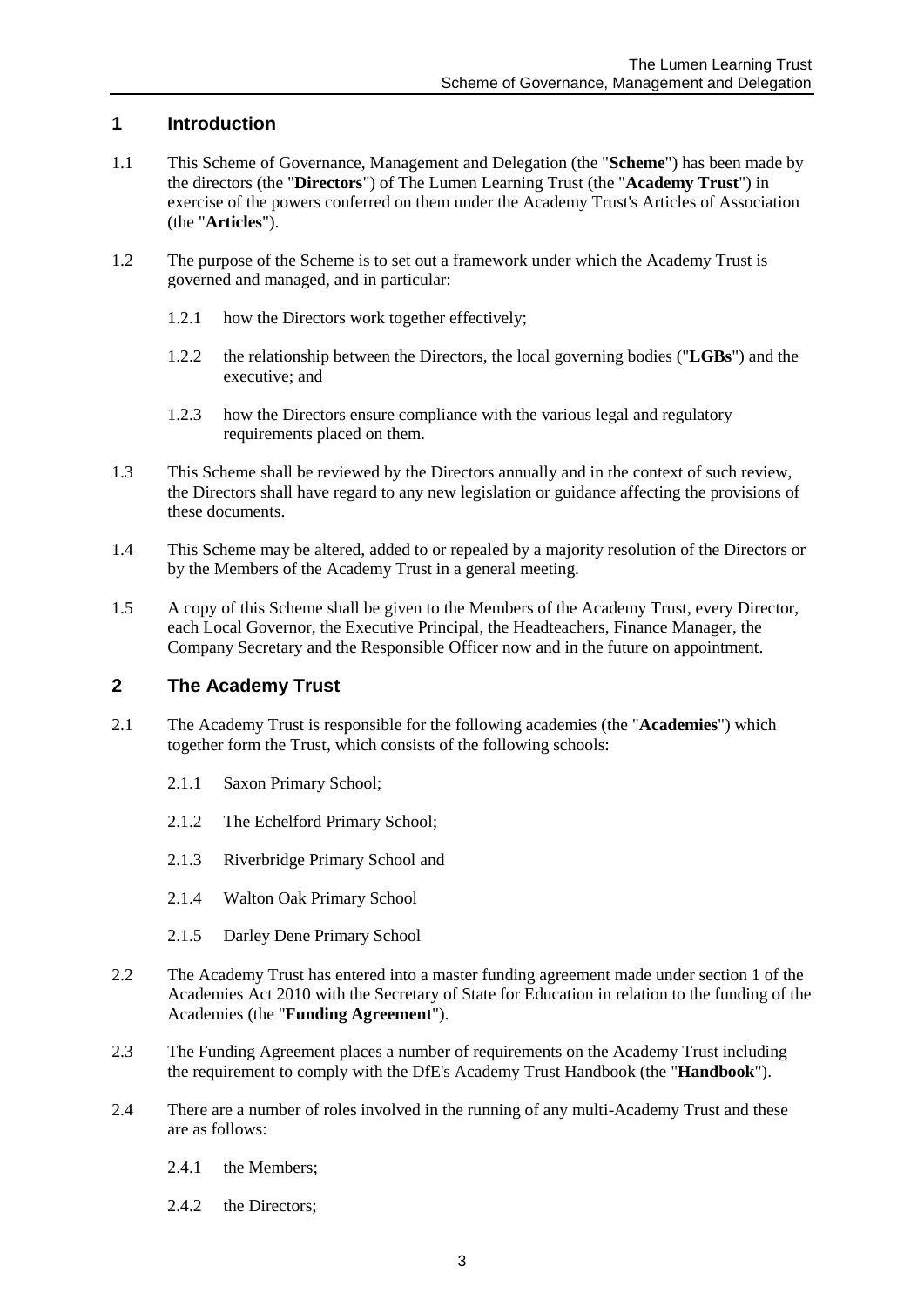- 2.4.3 the LGBs **-** each School has a Local Governance Board formed by the Directors as a committee of the Directors. The members of the Local Governing Bodies are called "**Local Governors**";
- 2.4.4 the Executive Principal ("**EP**") **-** the Chief Executive of the Academy Trust, who provides professional leadership, strategic management and direction for the Trust and the Academies;
- 2.4.5 the Headteacher of each School who have responsibility for the day-to-day running of that School.

# <span id="page-3-0"></span>**3 Members**

#### 3.1 **The role of the Members**

- 3.1.1 Members are members of the Academy Trust for the purposes of the Companies Acts.
- 3.1.2 In simple terms the Members "own" the Academy Trust. They have a number of statutory rights including the right to appoint and remove Directors, the right to amend the Articles (subject to DfE and Charity Commission approval in certain circumstances) and the right to receive the annual accounts.
- 3.1.3 The Members do not have any specific duties imposed on them. The Members are required to provide a 'guarantee' such that if the Academy Trust were to be wound up and the assets did not meet all of its liabilities, they would be asked to contribute £10.

#### 3.2 **The appointment of the Members**

- 3.2.1 Members are appointed in accordance with Articles 12 to 17 of the Articles of Association.
- 3.2.2 On appointment, all Members shall be required to complete a 'Consent to be a Member' form (in the form set out in Appendix 1) and the Secretary shall update the register of Members as appropriate. Companies House does not need to be notified.

# <span id="page-3-1"></span>**4 Directors**

# 4.1 **Capacity of Directors**

Each Director is:

- 4.1.1 a director of the Academy Trust: the directors are responsible for the governance and supervision of the Academy Trust and its committees (including LGBs) and executives (including the EP and Headteachers); and
- 4.1.2 a charity trustee with responsibility for protection of the assets of the Academy Trust.
- 4.2 In simple terms, the Directors "manage" the affairs of the Academy Trust and are responsible for its day to day running.

#### 4.3 **The appointment of Directors**

- 4.3.1 The Directors shall be appointed in accordance with Articles 46 to 50 of the Articles of Association.
- 4.3.2 On appointment, all Directors shall be required to: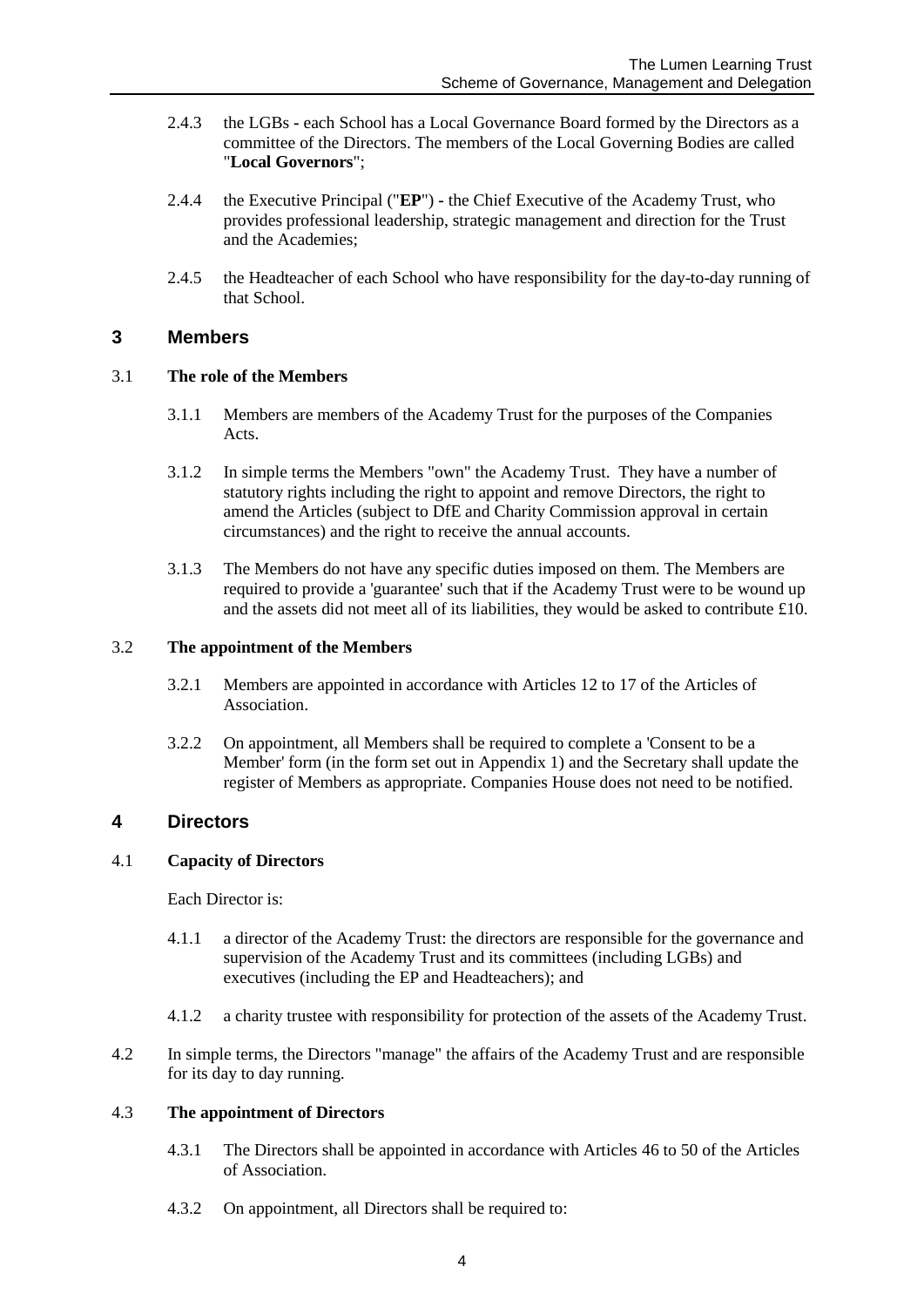- (a) complete a Director Declaration (in the form set out in Appendix 1);
- (b) complete an AP01 form for submission by the Secretary to Companies House.
- 4.3.3 The Secretary shall update the register of Directors in the statutory books.

#### 4.4 **Constitution of the Board of Directors**

- 4.4.1 The Articles require there to be a minimum of three Directors (although the number of Directors is not subject to any maximum).
- 4.4.2 The constitution of the Board of Directors is set out in the Articles. The Board is constituted as follows:
	- (a) Up to 9 directors appointed by the Members;
	- (b) the Executive Principal;
	- (c) a number of Co-opted Directors (appointed by Directors who are not themselves Co-opted Directors).
- 4.4.3 In accordance with the Articles, the Directors shall elect a Chairman and Vice Chairman from among their number each academic year.

#### 4.5 **Meetings of Directors**

- 4.5.1 The Directors shall hold at least three meetings in every school year.
- 4.5.2 All meetings of the Directors shall be convened and conducted as provided by the Articles of the Academy Trust.
- 4.5.3 Each meeting of the Directors shall, in respect of the Schools and the Academy Trust cover the following:
	- (a) a report on the financial position, including income and expenditure and financial commitments against agreed budgets;
	- (b) whether adequate financial monitoring of budgets and activities is being undertaken;
	- (c) progress on any action identified to improve financial arrangements;
	- (d) significant contracts proposed to be entered into;
	- (e) details of any significant matters affecting:
		- (i) staff;
		- (ii) pupil's welfare or education; and
		- (iii) assets.
- 4.5.4 The Chair of the Directors shall prepare an annual plan for the meetings of the Directors.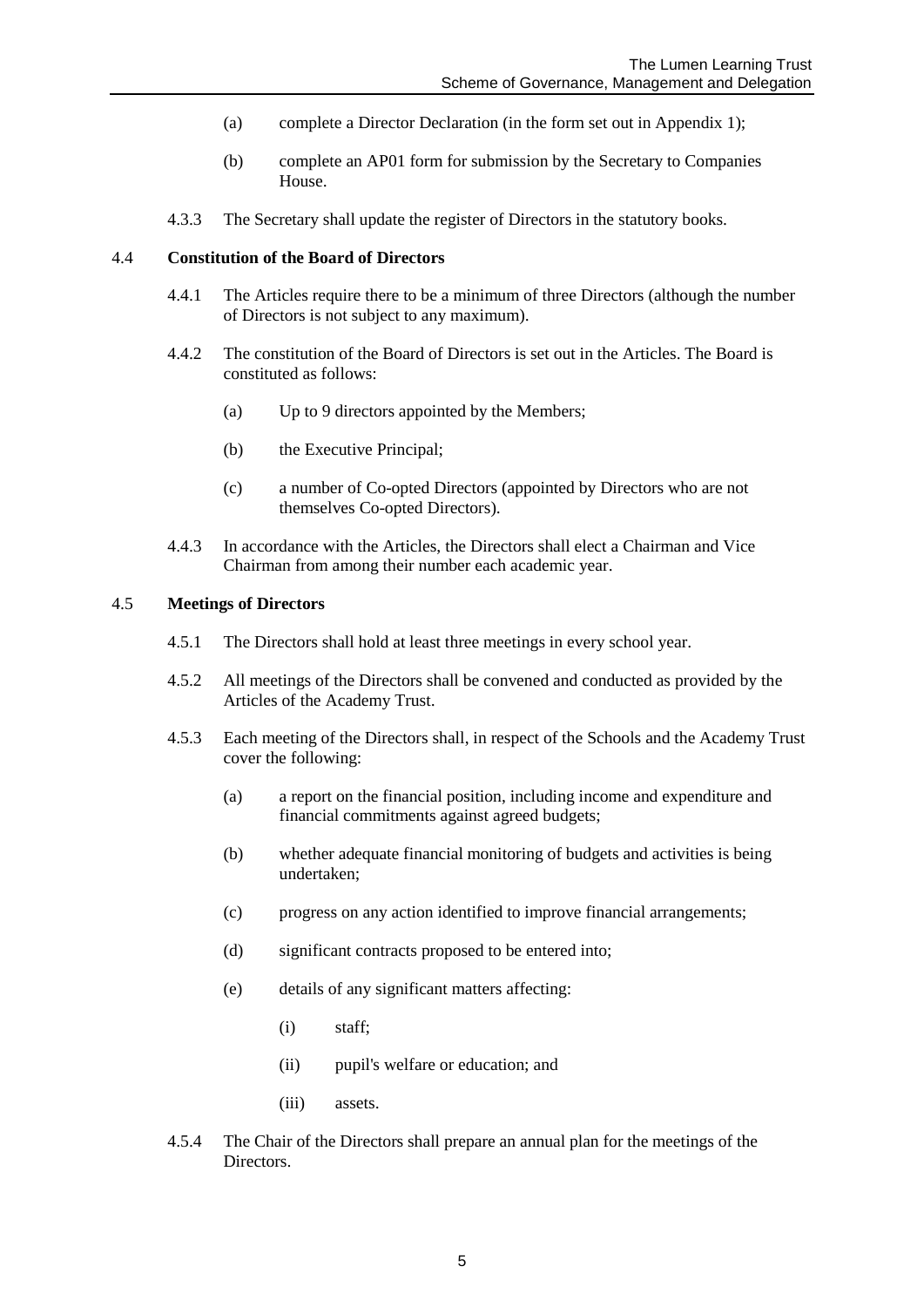#### 4.6 **Accountability of Directors**

The Directors are chiefly accountable to:

- 4.6.1 the beneficiaries of the Academy Trust (students at the Academies and their parents) and also to the local community for the quality of education and pastoral care at the Academies and for matters of health and safety and for safeguarding and promoting the welfare of the students;
- 4.6.2 the Department for Education ("**DfE**"), the Education and Skills Funding Agency and specifically the Secretary of State under the terms of the Funding Agreement;
- 4.6.3 the Secretary of State (in his role as Principal Regulator in respect of charity matters) to operate the Academy Trust for the public benefit and for the prudent management of the Academy Trust and its financial efficiency and for compliance with legislation including charities legislation;
- 4.6.4 the employees of the Academy Trust for their working environment, and for compliance with the contract of employment and employment law requirements and matters of health and safety; and
- 4.6.5 other regulatory authorities for compliance with regulated responsibilities to which the Academy Trust and the Academies are subject.

#### 4.7 **Powers, functions and responsibilities of Directors**

- 4.7.1 The business of the Academy Trust shall be managed by the Directors, fulfilling a largely strategic role, who may exercise all of the powers of the company, as set out in the Articles of Association.
- 4.7.2 As directors of the company and charity trustees, the Directors have a number of duties as responsibilities towards the management of the Academy Trust and its finances. In summary, the Directors are responsible for:
	- (a) the carrying on of the Academy Trust in accordance with the Objects of the Academy Trust as set out in the Articles and safeguarding the assets of the Academy Trust;
	- (b) the running of the Academies and for directing the education, pastoral care, financial and other policies of the Academies in accordance with the Articles of Association and the Funding Agreements (including the Handbook);
	- (c) ensuring sound management and administration of the Academy Trust, and ensuring that managers are equipped with the relevant skills and guidance;
	- (d) financial controls and the financial management of the Academy Trust in accordance with the provisions of the Handbook, which sets out in detail provisions for the financial management of each School including guidance on financial systems and controls and accounting and reporting requirements;
	- (e) setting standards of conduct and values and monitoring performance and the achievement of objectives, and ensuring that plans for improvement are acted upon;
	- (f) risk management, that is identifying, quantifying and devising systems to minimise the major risks affecting the Academy Trust; and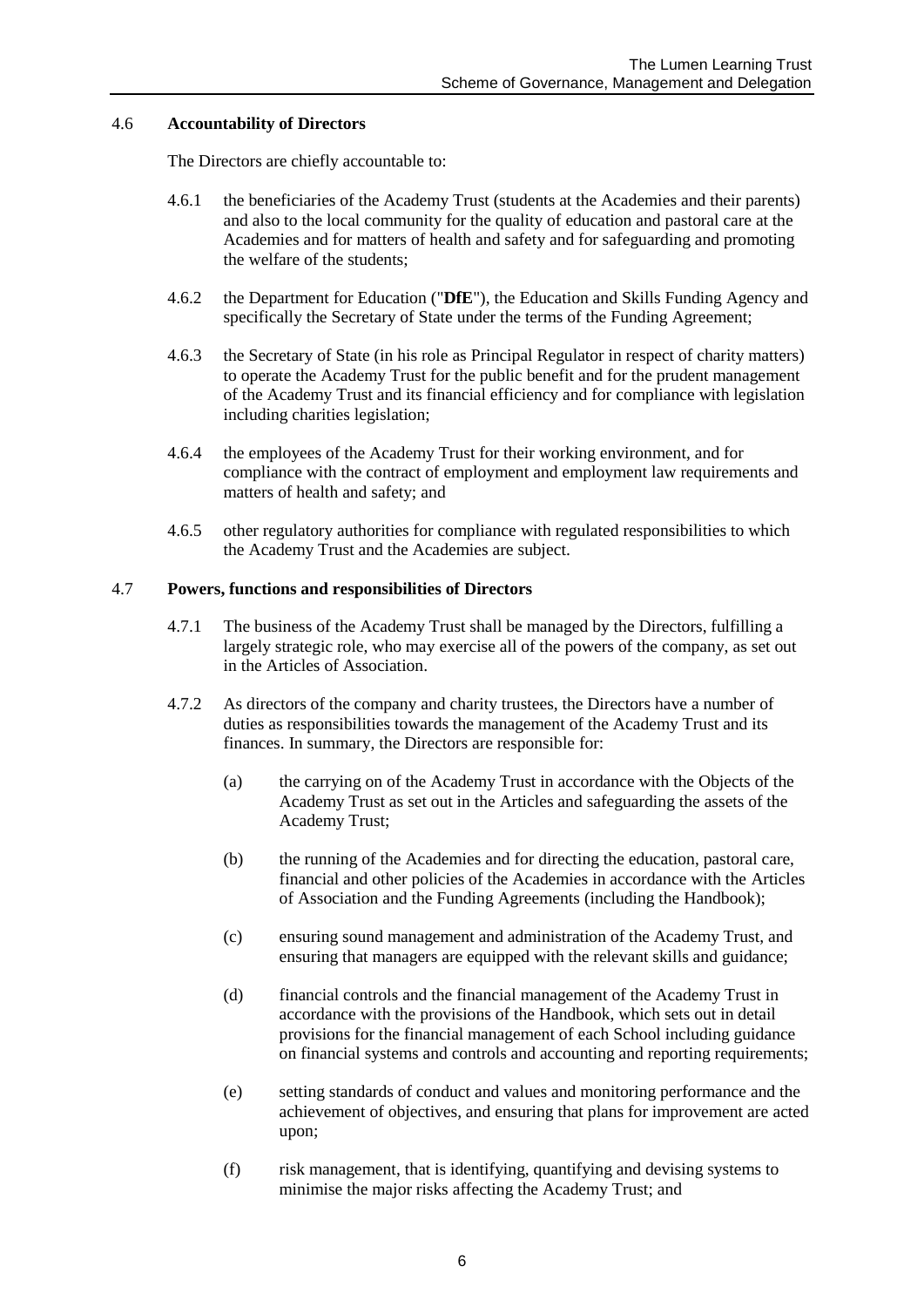- (g) ensuring that the Academy Trust and the Academies are conducted in compliance with the general law.
- 4.7.3 The Directors are required to:
	- (a) act together and in person and not delegate responsibility of the Academy Trust to others;
	- (b) act strictly in accordance with the Academy Trust's Articles of Association;
	- (c) act in the Academy Trust's interests only and without regard to their own private interests;
	- (d) manage the Academy Trust's affairs prudently;
	- (e) not to take personal benefit from the Academy Trust unless expressly authorised by the Articles or the Charity Commission; and
	- (f) take proper professional advice on matters on which they are not themselves competent.
- 4.7.4 The Directors should also hold the EP and the Headteachers accountable. They should offer support, constructive advice, be a sounding board for ideas, a second opinion on proposals and help where needed, but will also challenge, ask questions, seek information and improve proposals where appropriate and at all times act in the best interests of the Academy Trust.
- 4.7.5 The Directors shall have regard to the Treasury publication "Guidance on Codes of Practice for Board Members of Public Bodies" including "The Seven Principles of Public Life", which shall be circulated to all Directors.

#### 4.8 **Delegation of Powers of Directors**

- 4.8.1 The Directors may delegate such of their powers or functions that they can legally delegate and which they consider it would be desirable to delegate.
- 4.8.2 The Directors must not delegate any of their powers listed in Appendix 3 (the "**Reserved Matters**").
- 4.8.3 Delegation can be made to:
	- (a) Trust Committees (committees with functions related to the Trust) including a Business and Management Committee;
	- (b) the LGBs;
	- (c) any Director holding executive office (including the EP);
	- (d) the Headteachers.
- 4.8.4 However, every act of delegation shall be a delegation of powers and duties, and not a delegation or shedding of responsibilities.

#### 4.9 **Risk management**

4.9.1 SORP 2005 (the statement of accounting practice which charities must comply with) and the Charities (Accounts and Reports) Regulations 2008 require the Directors to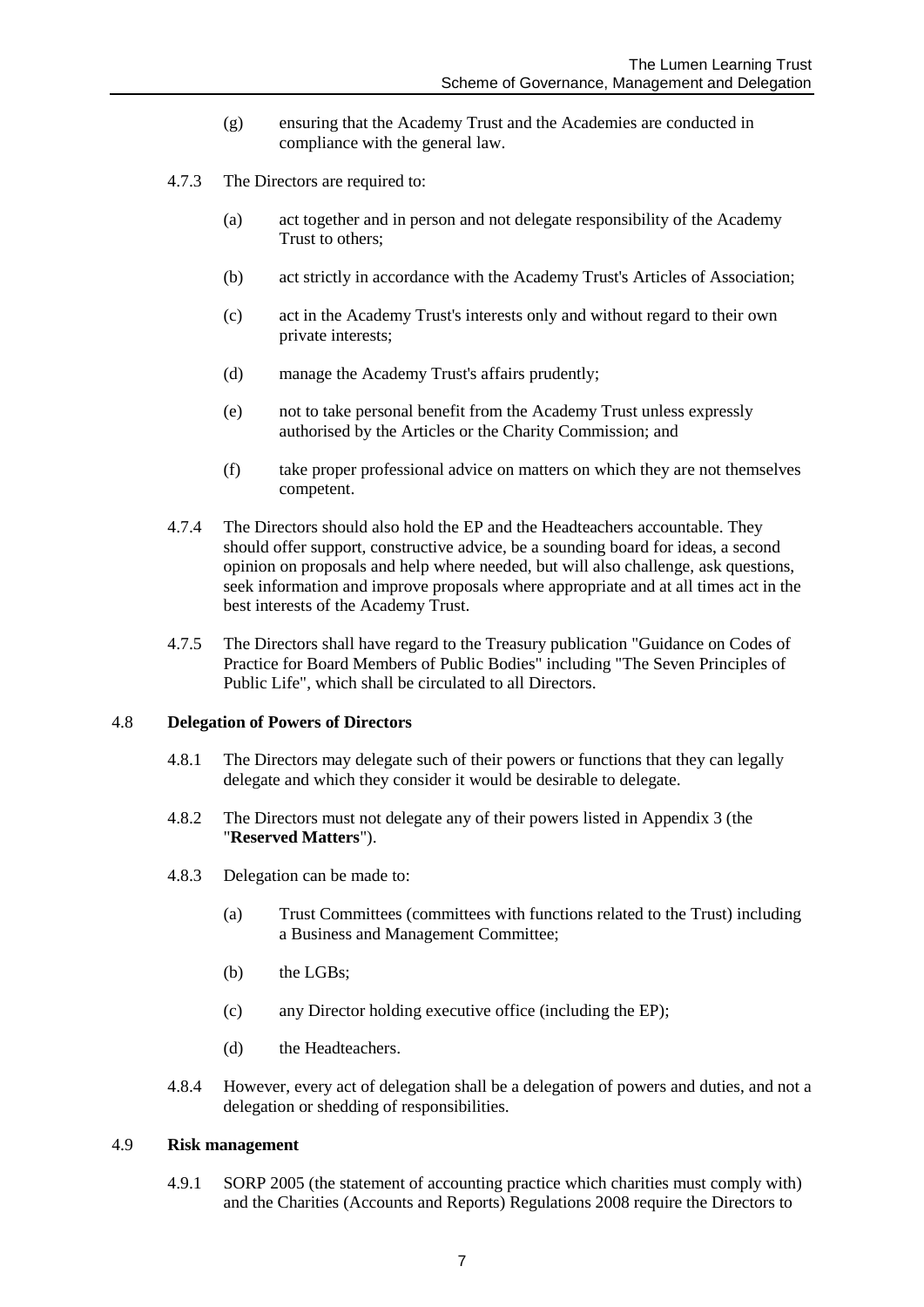make a statement in their annual report which confirms the major risks to which the Academy Trust is exposed (as identified by the Directors) have been reviewed and that systems have been established to mitigate those risks.

- 4.9.2 The Directors are therefore responsible for:
	- (a) identifying the major risks that apply to the Academy Trust, including:
		- (i) operational risks (employment issues, health & safety, fraud, service quality and development etc.);
		- (ii) financial risks (accuracy of financial information, cash flow, reserves, over-reliance on funding sources etc.);
		- (iii) external risks (changes in government policy, economic factors, demographic changes, adverse publicity etc.); and
		- (iv) regulatory risks (compliance with legislation, changes in policies of the regulators etc.);
	- (b) making decisions (based where appropriate on advice from the EP, the Finance Manager and professional advisors) as to how to respond to those risks; and
	- (c) making appropriate statements regarding the management of risks in the annual report.
- 4.9.3 The Business and Management Committee shall prepare:
	- (a) a risk management policy;
	- (b) a contingency and business continuity plan;
	- (c) a fraud policy;
	- (d) a whistle-blower policy;

for approval by the Directors.

4.9.4 The Business and Management Committee shall prepare a risk register for approval by the Directors along with a procedure by which the risk register shall be subject to regular review and made available to all staff. The risk register shall have named individuals assigned to manage each area.

#### 4.10 **The management of conflicts of interest**

- 4.10.1 All Directors are required to complete a declaration of business interests form on appointment and on an annual basis (including a nil return). Such declarations shall include:
	- (a) all business and financial interests such as directorships, shareholdings, and other appointments of influence within a business or other organisation; and
	- (b) interests of related persons such as parents, spouses, children, personal and business partners where influence could be exerted by that person over a Director or member of staff.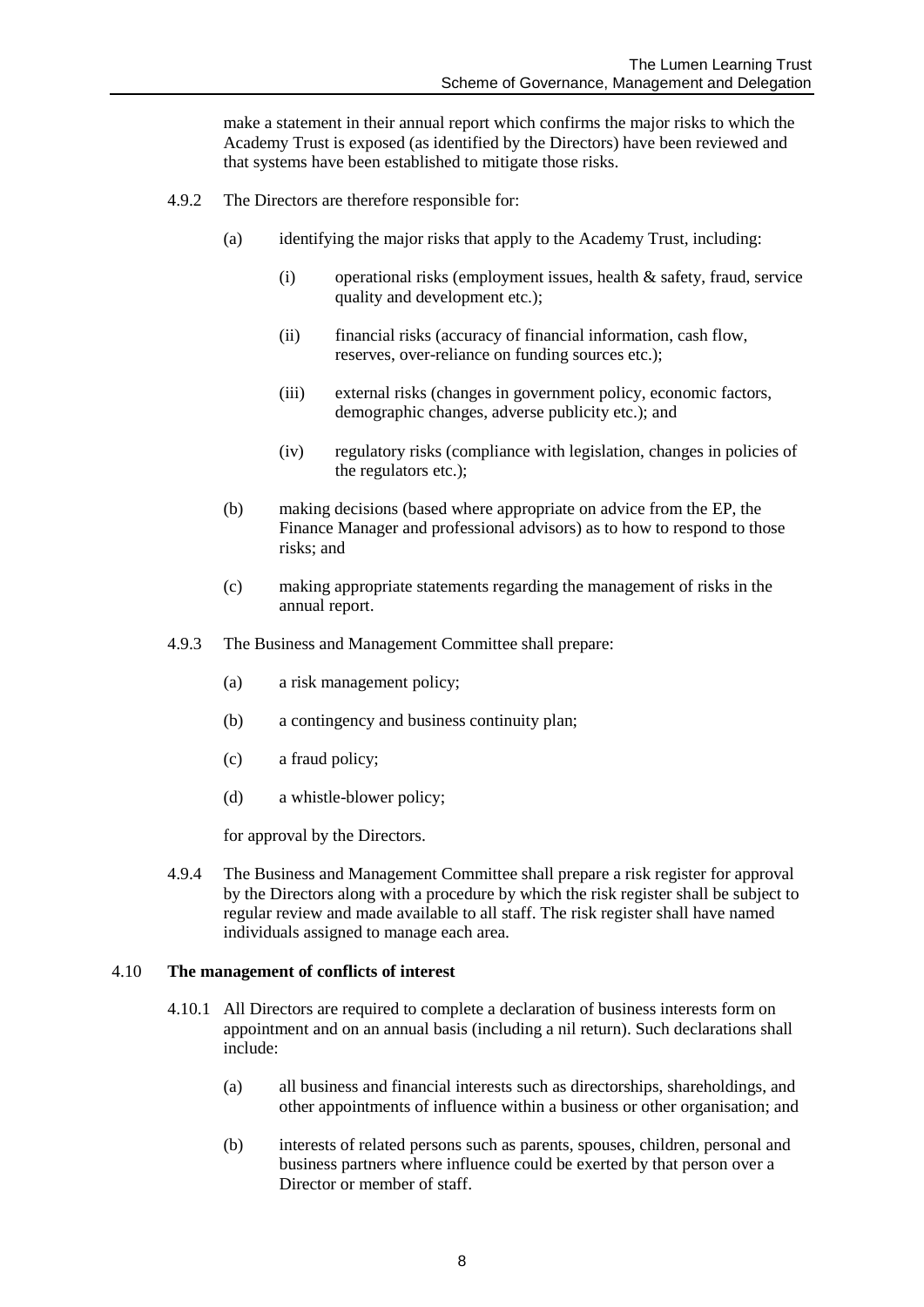- 4.10.2 The Company Secretary shall be responsible for maintaining a register of business interests including nil returns.
- 4.10.3 Each meeting of the Directors shall include a standing agenda item for those attending to declare any changes to their declarations of interest.
- 4.10.4 No Director shall receive any payment for their work as a Director, other than payment of out reasonable out of pocket travel, accommodation and other expenses, which shall be subject to the prior written approval of Chairman of Directors.

# <span id="page-8-0"></span>**5 The Clerk to the Directors**

- 5.1 In accordance with Article 81, the Directors shall appoint a Clerk to the Directors, for such remuneration as they may determine, who shall report to the Chairman of Directors and the Board as a whole.
- 5.2 The Clerk works closely both with the Chairman of Directors and Vice-Chairman and with the Chairman of the Business and Management Committee. The Clerk is responsible for drawing up the agenda for meetings of the Board of Directors and its committees, after consultation with the Chairman and the EP, and for ensuring that the Board of Directors meets its legal obligations in relation to the corporate administration of the Charity.
- 5.3 The Clerk acts as secretary to the Directors and their committees and causes minutes to be taken of those meetings.
- 5.4 The Clerk shall ensure that, in accordance with the Funding Agreement:
	- 5.4.1 that the following documents are made available for inspection by any interested party at the School and, as soon as is reasonably practicable.
		- (a) the agenda for every meeting of the Directors
		- (b) the draft minutes of every such meeting, if they have been approved by the person acting as chair of that meeting
		- (c) the signed minutes of every such meeting; and
		- (d) any report, document or other paper considered at such meeting.

# <span id="page-8-1"></span>**6 The Company Secretary Role**

6.1 The Company Secretary role will be provided by the clerk and other members of school staff, according to appendix 1.

# <span id="page-8-2"></span>**7 The Responsible Officer**

- 7.1 In accordance with the Handbook, the Directors shall appoint:
	- (a) an appropriately qualified and experienced individual (not on the Academy Trust staff) with the necessary financial interest and skills to be able to perform the role competently to the post of Responsible Officer ("**RO**").
	- 7.1.2 The RO post is intended to provide an independent oversight of the Academy Trust's financial affairs. The main duties of the RO are to provide the Directors with ongoing independent assurance that: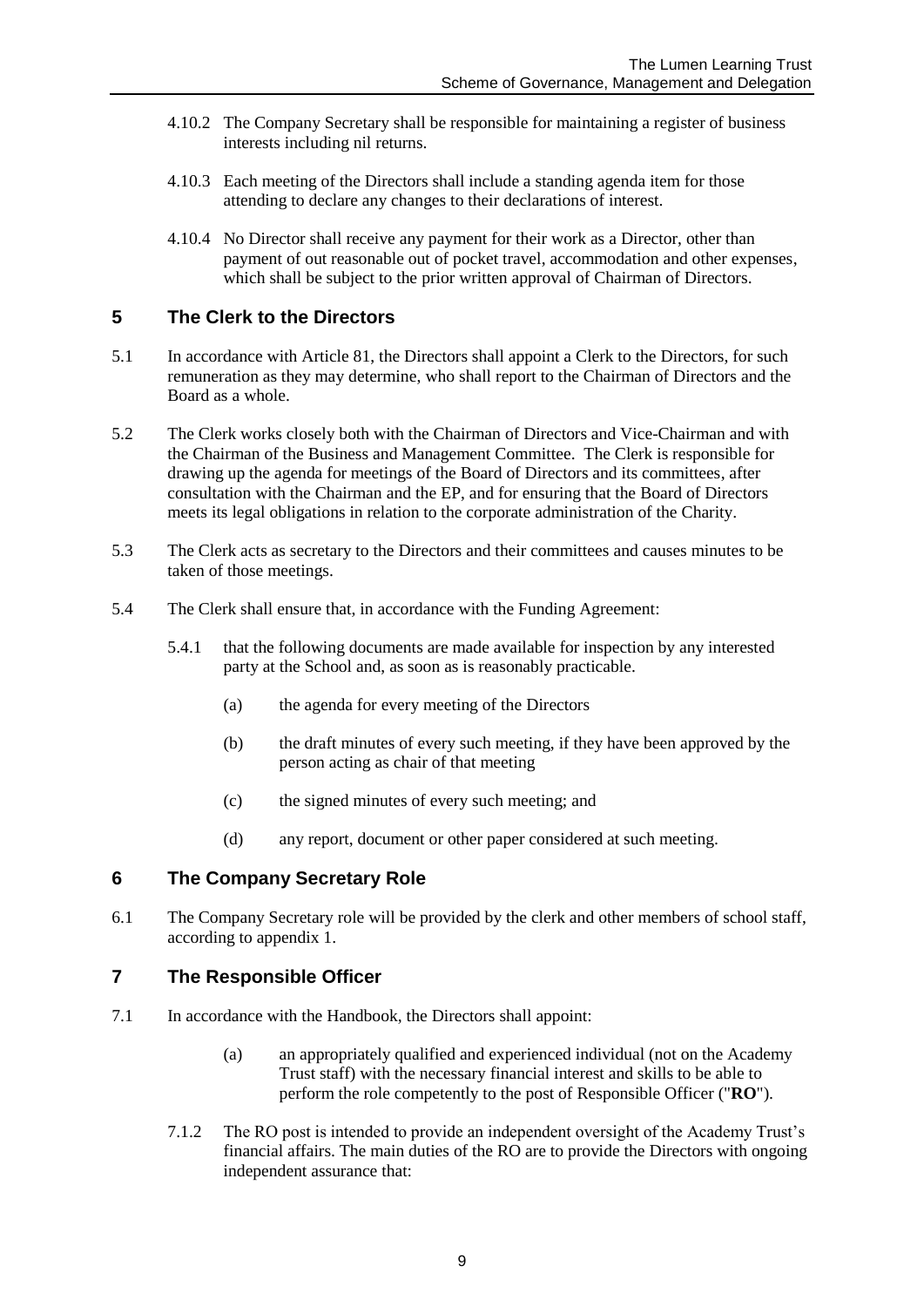- (a) the financial responsibilities of the Directors are being properly discharged;
- (b) resources are being managed in an efficient, economical and effective manner;
- (c) sound systems of internal financial control are being maintained;
- (d) financial considerations are fully taken into account in reaching decisions; and
- (e) appropriate risk management procedures are in place.
- 7.1.3 The Directors shall approve a system of checks to be carried out each year by the RO, on the recommendation of the Business and Management Committee / Audit Committee in accordance with the Handbook. The RO shall provide the Directors/ the Business and Management Committee with a written report after each checking session<sup>1</sup>.
- 7.1.4 The system of checks shall include:
	- (a) review of monthly bank reconciliations;
	- (b) review of monthly payroll;
	- (c) check of a sample of orders to delivery notes and invoices;
	- (d) check of a sample of payments to invoices, orders and delivery notes;
	- (e) review of a sample of expense claims;
	- (f) review of returns to the Education and Skills Funding Agency;
	- (g) spot checks of petty cash;
	- (h) review of all major contracts and ensuring formal tendering procedures exist and are being adhered to.
- 7.1.5 The guidance set out in the Handbook shall be issued to the RO.

#### <span id="page-9-0"></span>**8 Committees**

1

- 8.1 The Directors may appoint committees with functions related to the Trust. The constitution, membership and proceedings of any committee shall be determined by the Directors under terms of reference.
- 8.2 Each committee shall be chaired by a Director.
- 8.3 Membership of a committee may include persons who are not Directors provided that (with the exception of the LGBs which are referred to in para [9](#page-10-0) below) a majority of the members of the committee are Directors.
- 8.4 Except in the case of a LGB, no vote on any matter shall be taken at a meeting of a committee of the Directors unless the majority of members of the committee present are Directors.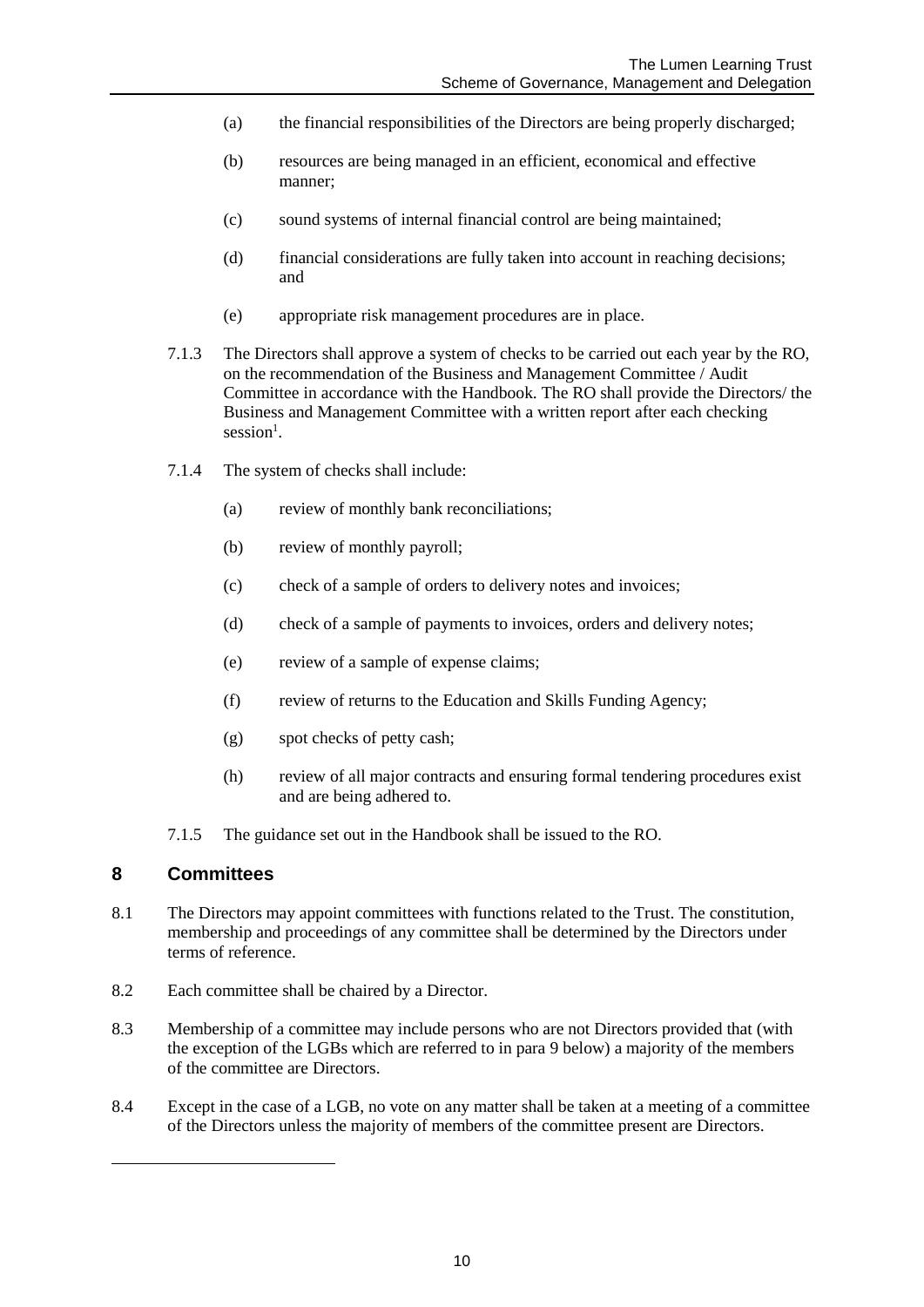- 8.5 The Directors shall ensure that they receive adequate feedback on the work of any committees.
- 8.6 Committees will act in an advisory capacity to the Directors, except where powers have been specifically delegated to them by the Directors. The specific committees to be appointed are as follows:
	- 8.6.1 Business and Management Committee;
	- 8.6.2 Audit Committee the Trust uses a bought-in internal audit service, with the report and actions shared with the Business and Management Committee for review and follow up
	- 8.6.3 HR and Strategy Committee
	- 8.6.4 Staffing Committee part of the HR and Strategy Committee;
	- 8.6.5 Premises and Health and Safety part of the Business and Management Committee;
	- 8.6.6 Pay Committee to include overview of Performance Management;
	- 8.6.7 Education Committee: responsible for the overall achievement of the educational standards and student welfare;
	- 8.6.8 Admissions Committee responsible for setting the directives for managing in-year admissions
- 8.7 The terms of reference of each committee of the governing body must be approved by the full governing body and reviewed at least once in every twelve months. They provide the sole, agreed framework within which each committee operates.

# <span id="page-10-0"></span>**9 Local Governing Bodies**

- 9.1 The Funding Agreement requires the board of Directors to establish a Local Governance Boards (also referred to as an 'Advisory Body') in respect of each school to provide advice to the Directors on the functioning of that school.
- 9.2 Membership of the Local Governance Boards must include a minimum of two elected / appointed parents of a pupil at the school and up to two staff local governors.
- 9.3 The Local Governance Boards is a committee of the main board of Directors which operates under terms of reference - these terms of reference will confirm what powers the Directors have delegated to the Local Governance Boards.
- 9.4 The Local Governance Boards is made up of individuals who may or may not also be Directors.
- 9.5 Each LGB shall comprise a maximum of 11 members ("**Local Governors**") to include:
	- 9.5.1 the Headteacher/s of the relevant School;
	- 9.5.2 the EP (meeting attendance at the discretion of the EP);
	- 9.5.3 two elected / appointed parents/guardians of a current student at the School;
	- 9.5.4 two elected / appointed staff governors employed at the School; and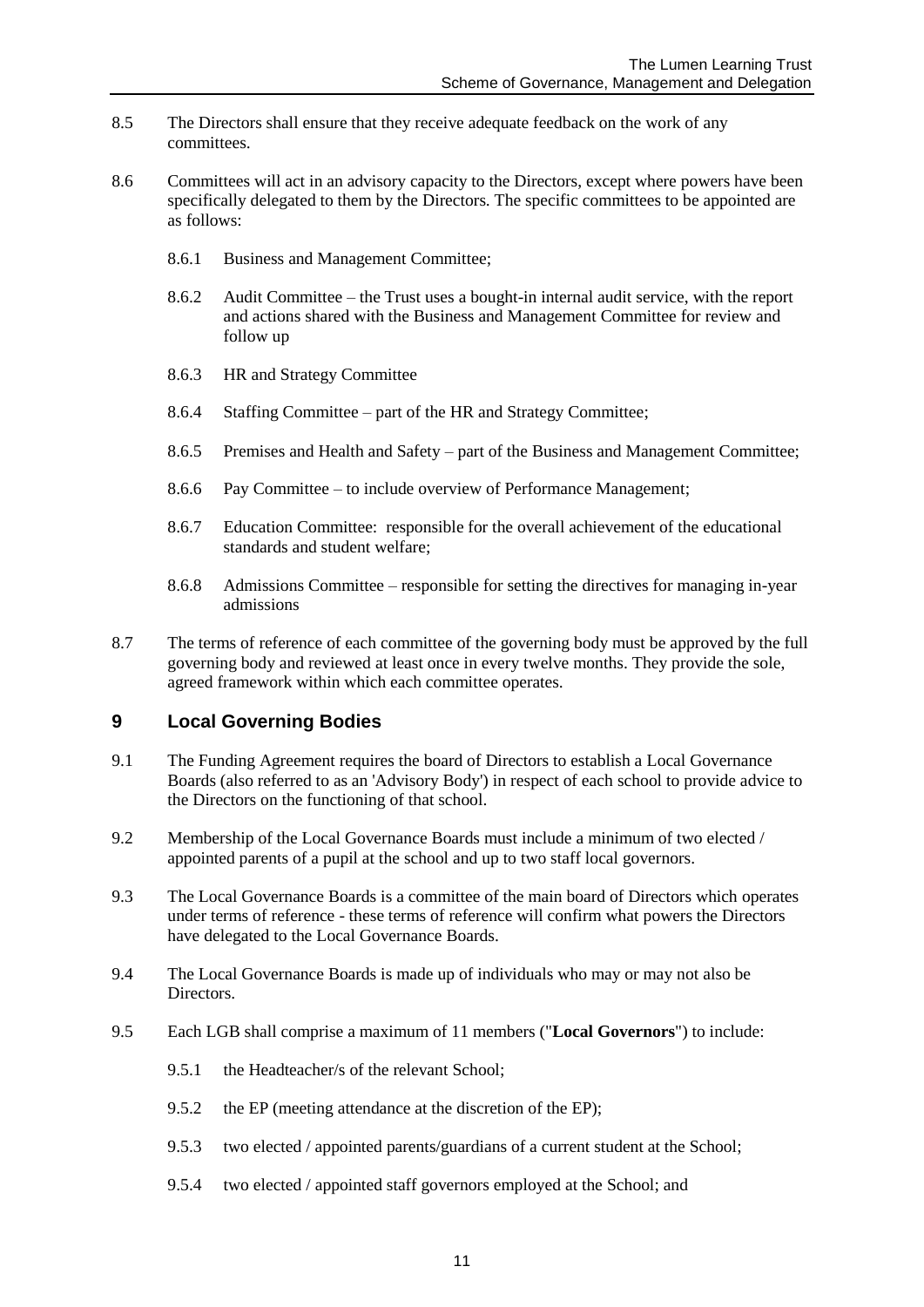- 9.5.5 such other members as the Directors decide.
- 9.6 Each LGB shall have a Chairman and a Vice Chairman. The Chairman shall be appointed by the Directors and shall serve in such capacity for 2 years. The Vice-Chairman shall be appointed by the Directors and shall serve in such capacity for 2 years.
- 9.7 The functions and proceedings of the LGBs shall be subject to regulations (or "constitution and terms of reference") made by the Directors. The constitution and terms of reference of the LGBs are set out in a separate document which may be amended by the Directors from time to time.

# <span id="page-11-0"></span>**10 The Executive Principal**

#### 10.1 **Appointment and accountability**

- 10.1.1 The EP is appointed by the Directors and is an ex-officio Director.
- 10.1.2 The EP will report to the Directors and shall comply with any reasonable direction by the Board of Directors when acting on the Academy Trust's behalf.

#### 10.2 **Role and responsibilities**

- 10.2.1 The role of the EP is to: See Appendix  $5 = EP$  Job Description
- 10.2.2 The EP shall have authority to direct the Headteacher in relation to operational and educational standards matters, particularly with regard to improving educational standards and matters which could adversely affect the financial or reputational position of the Trust.
- 10.2.3 The EP will formulate aims, objectives, policies and targets for the Directors to consider, and will report to the Academy Trust on progress at each meeting.
- 10.2.4 The EP is responsible for preparing a policy for the curriculum and for reviewing the policy every school year; this will be done in consultation with the respective Headteacher/s.
- <span id="page-11-1"></span>10.2.5 The Directors may delegate such specific powers as they consider are required by the EP for carrying out the above responsibilities.

# **11 The Deputy Executive Principal**

#### 11.1 **Appointment and accountability**

- 11.1.1 The DEP is appointed by the Directors.
- 11.1.2 The DEP will report to the Directors and shall comply with any reasonable direction by the Board of Directors when acting on the Academy Trust's behalf.

#### 11.2 **Role and responsibilities**

- 11.2.1 The role of the DEP is to: see Appendix 6 DEP Job Description
- 11.2.2 Broadly, the DEP is responsible for:
	- (a) internal organisation, management and control of each of the Academies;
	- (b) advising on and implementing the Academy Trust's strategic framework;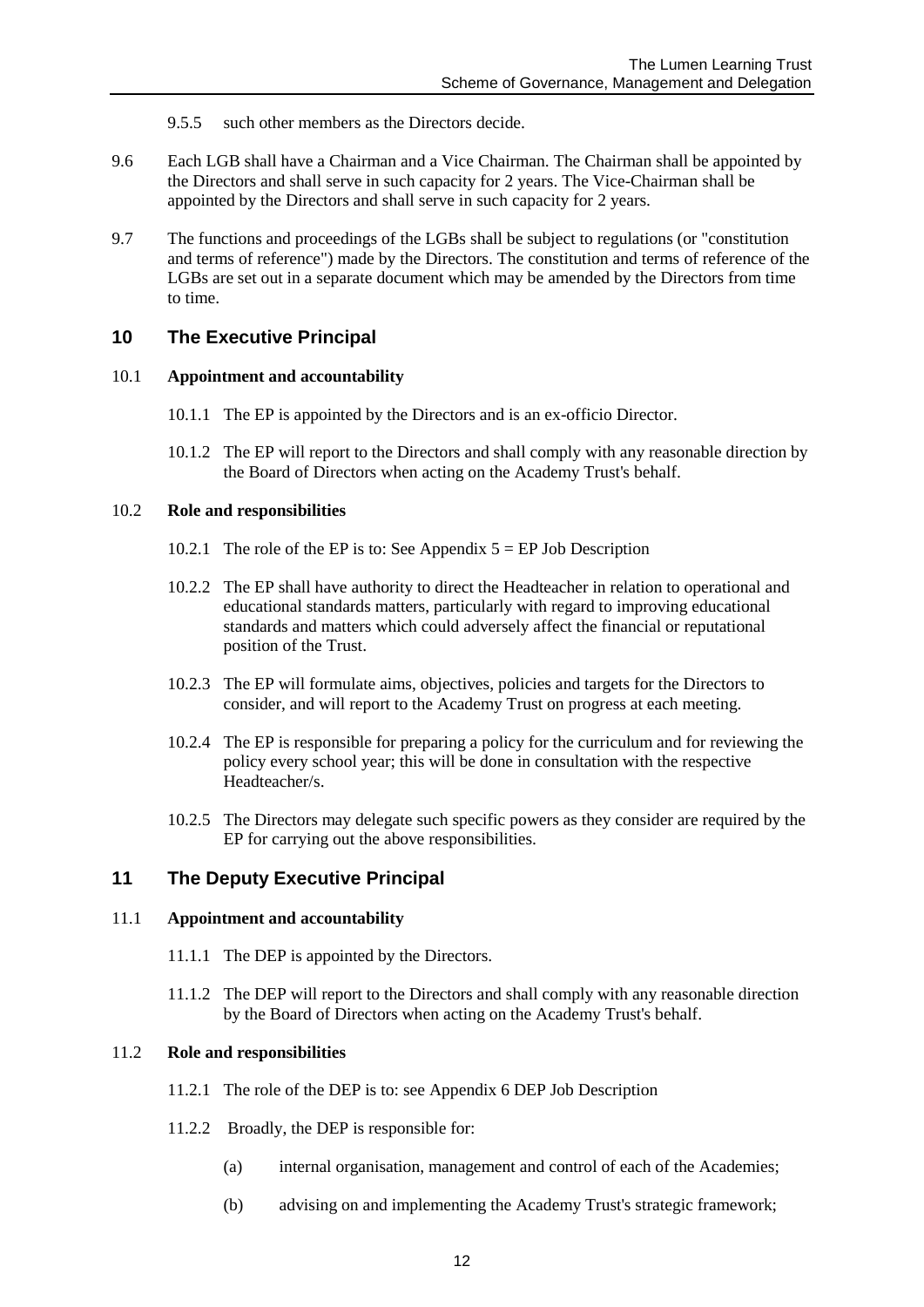- (c) the implementation of all policies approved by the Directors; and
- (d) School Improvement
- 11.2.3 The DEP shall have authority to direct the Headteacher in relation to operational and educational standards matters, particularly with regard to improving educational standards and matters which could adversely affect the financial or reputational position of the Trust.
- 11.2.4 The DEP will formulate aims, objectives, policies and targets for the Directors to consider, and will report to the Academy Trust on progress at each meeting.
- 11.2.5 [The DEP is responsible for preparing a policy for the curriculum and for reviewing the policy every school year; this will be done in consultation with the respective Headteacher/s].
- 11.2.6 The Directors may delegate such specific powers as they consider are required by the DEP for carrying out the above responsibilities.

# **12 The Principal Finance Officer (Finance Manager)**

- 12.1 The Finance Manager shall be the Principal Finance Officer for the purposes of the Handbook. In accordance with the Handbook, the Finance Manager is responsible for, along with a wider remit, the following responsibilities:
	- 12.1.1 the day to day management of financial issues;
	- 12.1.2 the management of the Academy Trust's financial position;
	- 12.1.3 the maintenance of effective systems of internal control;
	- 12.1.4 ensuring that the annual accounts are properly presented and adequately supported by the underlying books and records of the Academy Trust.
- 12.2 The Finance Manager is responsible for guiding the Directors on financial, audit and charity accounting matters, as well as dealing with the day to day management of the financial position of the Academies and the maintenance of effective controls.
- 12.3 The Finance Manager shall report to the Directors and the Business and Management Committee at least termly.
- 12.4 The DfE strongly recommends that the Principal Finance Officer is a CCAB qualified accountant, or equivalent.

# <span id="page-12-0"></span>**13 Financial Regulations Policy Suite**

- 13.1 The Finance Policy Suite, which shall be prepared by the Finance Manager, shall be adopted by the Directors normally on the recommendation of the Business and management Committee.
- 13.2 The purpose of the Finance Policy Suite is to ensure that the Academy Trust maintains and develops systems of financial control which conform with the requirements both of propriety and of good financial management.
- 13.3 The Finance Policy Suite shall include: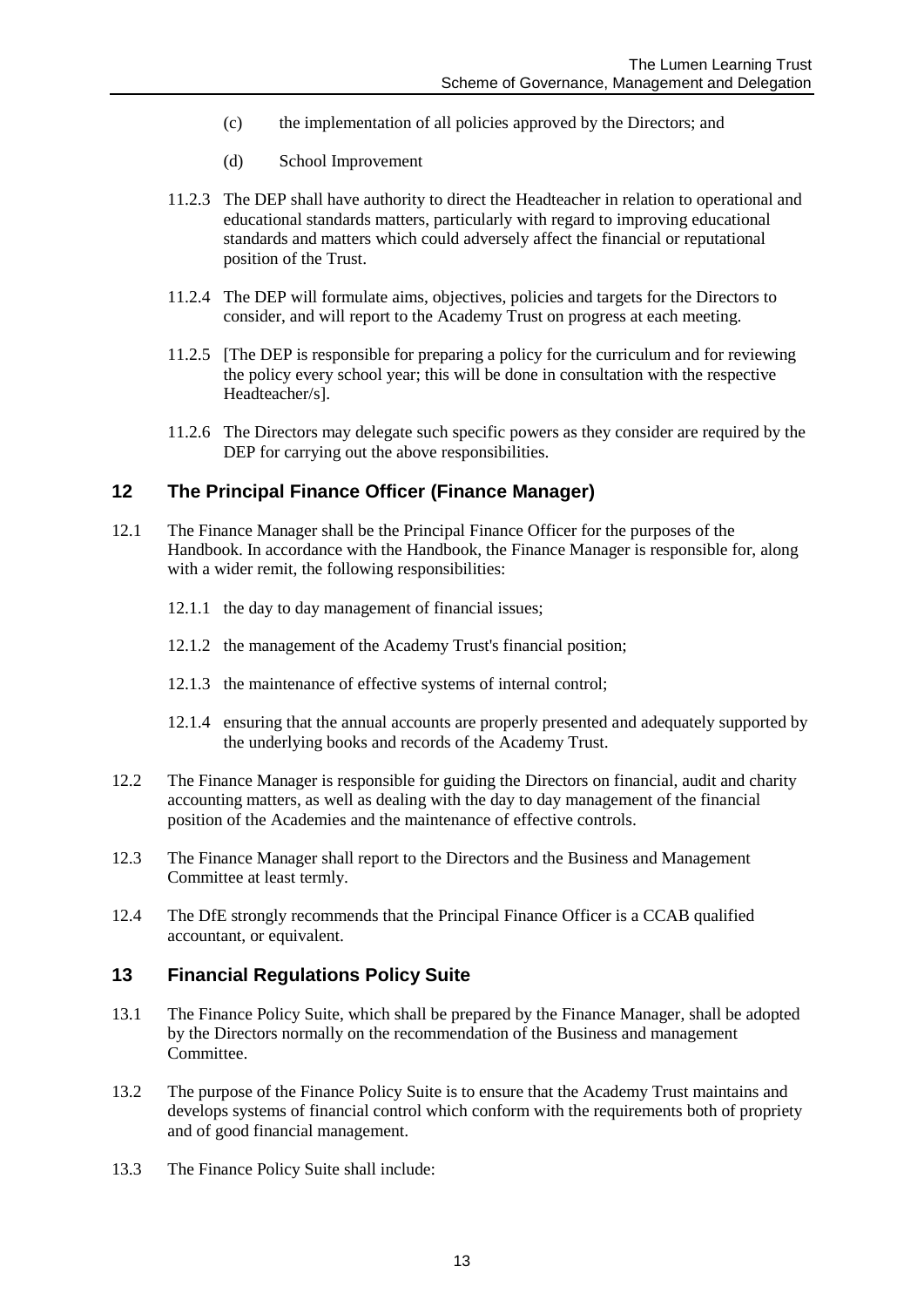- 13.3.1 'Finance Authorisation Levels' which shall confirm the delegation of authority to key individuals up to a specified value;
- 13.3.2 appropriate procedures to monitor cash requirements to ensure that the Academy Trust will not become overdrawn;
- 13.3.3 a competitive tendering policy for larger purchases; and
- 13.3.4 a capitalisation limit for assets.
- 13.4 The Finance Manager shall be responsible for preparing a policy for the disposal of assets for approval by the Directors with a view to ensuring the best possible value is obtained from any disposal.

#### <span id="page-13-0"></span>**14 Budget approval**

- 14.1 The Directors shall be presented with a balanced budget for the year to 31 August for submission to the Education and Skills Funding Agency by 30 June or within six weeks of receipt of the final funding letter.
- 14.2 The Finance Manager shall be responsible for:
	- 14.2.1 establishing a written procedure and timetable, for setting a budget in advance of each academic year;
	- 14.2.2 setting the annual budget (including the assumptions on which it is based) for approval by the Directors and for monitoring progress against it during the year;
	- 14.2.3 ensuring that all significant in year amendments to budgets are properly notified to the Directors for approval. The Business and Management Committee shall determine the appropriate thresholds and procedures for this;
	- 14.2.4 reporting to the Directors on the accuracy of the assumptions which have been used; and
	- 14.2.5 reporting to the Directors on the key financial performance indicators included in the budget.
- 14.3 The Directors shall be responsible for approving the final audited accounts and the Academy Trust's accounting policies, as set out therein.
- 14.4 The Directors shall ensure that they put in place procedures to review their own effectiveness and skills available in overseeing the Academy Trust's financial performance, and the soundness of its internal control.

#### <span id="page-13-1"></span>**15 The Headteacher of the Academies**

- 15.1 The Executive Principal shall appoint the Headteachers of the Academies.
- 15.2 The Headteacher are responsible to the EP for:
	- 15.2.1 the internal organisation, management and control of his/her respective School,
	- 15.2.2 the implementation of all policies approved by the Directors that relate to his/her respective School; and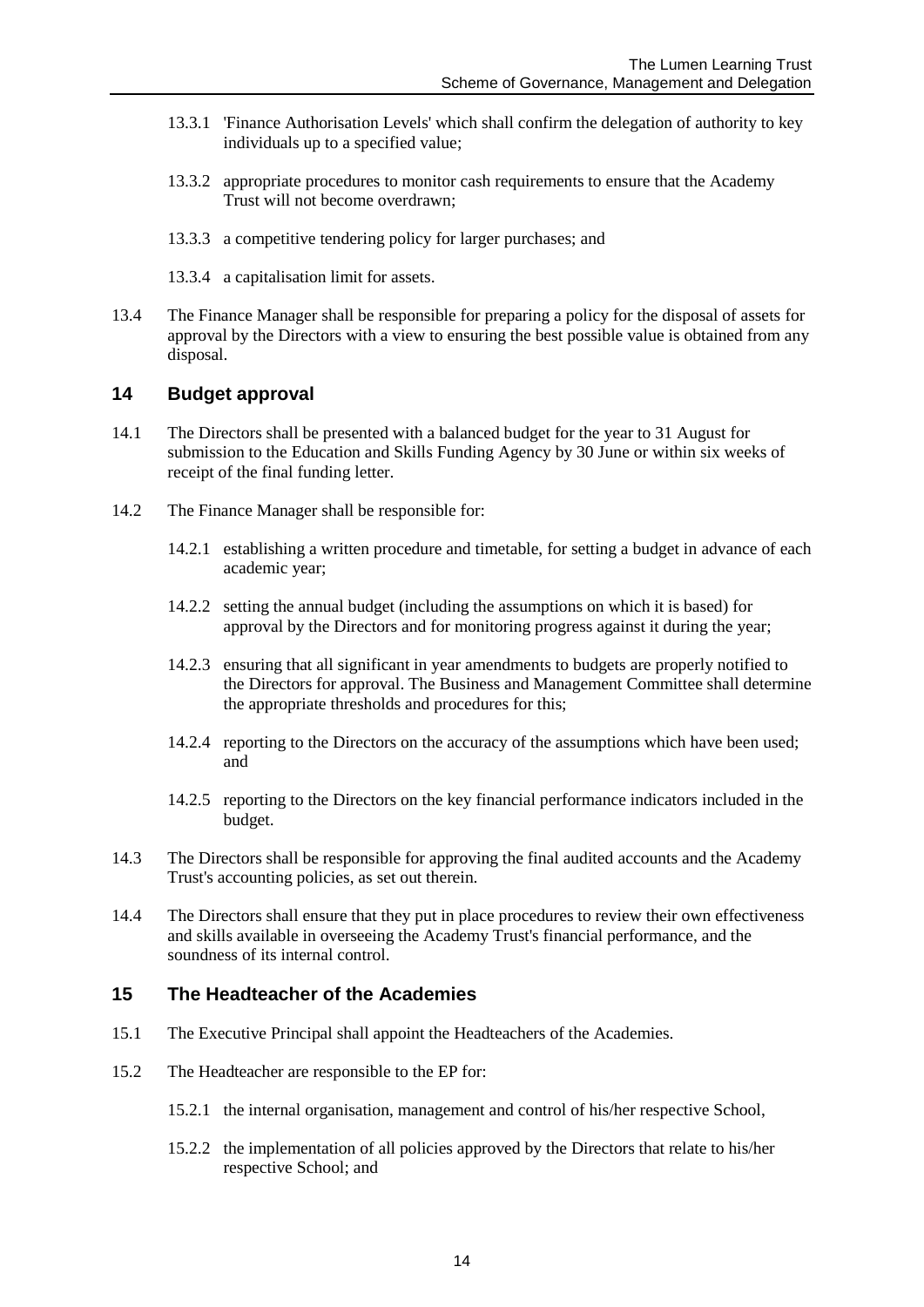- 15.2.3 for the direction of the teaching and implementation of the curriculum at their respective School.
- 15.3 The Directors may delegate such additional powers and functions as they consider are required by each of the Headteachers to enable them to carry out the above responsibilities.

# <span id="page-14-0"></span>**16 The EP as Accounting Officer**

- 16.1.1 The EP shall have the role of "Accounting Officer" in respect of the Academy Trust.
- 16.1.2 The Accounting Officer is personally responsible to the Directors for ensuring:
	- (a) regularity and propriety i.e. dealing with money in accordance with applicable legislation, authority and rules and with fairness and integrity (including avoidance of personal gain);
	- (b) prudent and economical administration, which is concerned with securing value for money;
	- (c) avoidance of waste and extravagance;
	- (d) efficient and effective use of available resources; and
	- (e) the day to day organisation, staffing and management of the Academies.
- 16.1.3 Included in the responsibilities of the Accounting Officer is a duty to take appropriate action if the Board of Directors (or the LGB) or the Chairman is contemplating a course of action which the Accounting Officer considers would infringe the requirements of propriety or regularity (including the provisions of the Funding Agreement, the Academies' Development Plans or other documents setting out the financial duties of the Directors or of any other rules governing the conduct of the Directors), or would not represent prudent or economic administration, or the efficient or effective discharge of the Directors' functions. The Handbook describes what action should be taken in these circumstances.
- 16.1.4 The EP as Accounting Officer may delegate or appoint others, such as the Finance Manager, to assist in carrying out these responsibilities.

# <span id="page-14-1"></span>**17 Staff appointments and Performance Management**

- 17.1 The EP shall be appointed by the Directors.
- 17.2 The Finance Manager and the Deputy EP shall be appointed by the Directors in consultation with the EP.
- 17.3 The Senior Leadership Team at each School shall be appointed by the EP following consultation with the respective Headteacher/s.
- 17.4 The teaching staff at each School shall be appointed by the respective Headteacher/s following consultation with the EP.
- 17.5 The support staff at the Academies shall be appointed by the Headteacher/s following consultation with the EP / DEP.
- 17.6 The performance management of the EP shall be carried out by the Academy Trust though the Performance Management Committee.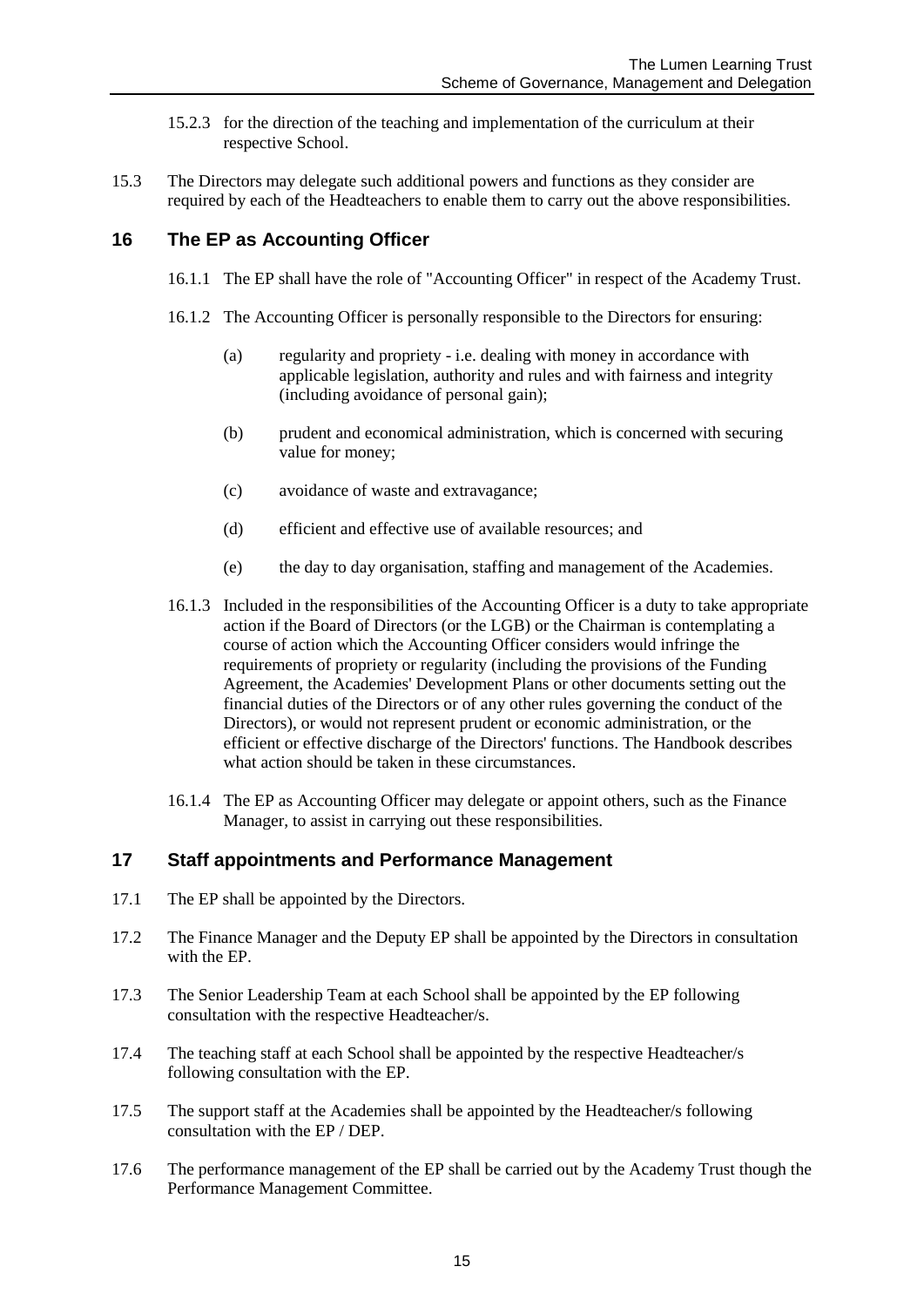- 17.7 The performance management of the Finance Manager and the Deputy EP shall be carried out by the EP who shall make recommendations to Pay Committee for approval.
- 17.8 The performance management of the Headteacher/s shall be carried out by the EP in consultation with the Chairman (or failing that the Vice-Chairman) of the relevant LGB. The EP shall then make recommendations to the Pay Committee for approval.
- 17.9 The performance management of all other employees will be carried out by the relevant leadership team, as appropriate, with moderation provided by the EP /DEP. Pay recommendations are made to the EP, with consideration of the process by the Directors Pay committee.
- 17.10 The Academy Trust is responsible (through the Pay Committee) for establishing a written performance management policy to govern implementation of teacher and support staff performance management following consultation with staff; (such consultation may be carried out by the EP on behalf of the Academy Trust).
- 17.11 The Academy Trust must review the performance management policy each year and ensure each year that all staff are consulted.
- 17.12 The Academy Trust must make a copy of the policy available to each School, any of the staff, anyone inspecting the Academies' performance management system or to an authorised external adviser.

# <span id="page-15-0"></span>**18 Interpretation**

- 18.1 Words and expressions defined at Article 1 of the Articles of the Academy Trust shall have the same meaning in this Scheme unless the context otherwise requires.
- 18.2 No provision of this Scheme may be inconsistent with or shall repeal anything contained in the Memorandum or Articles of Association of the Academy Trust.
- 18.3 The Memorandum and Articles of Association of the Academy Trust and any lawful amendment of them shall take precedence in the event of an inconsistency with this Scheme.
- 18.4 Any reference to a statute includes an amendment or re-enactment of that statute or regulations made under it.
- 18.5 Words in the masculine include the feminine genders and vice versa; words in the singular include the plural and vice versa; headings are for ease of reading and do not form part of the Scheme.

# <span id="page-15-1"></span>**19 Approved version**

19.1 This Scheme of Governance, Management and Delegation was approved and adopted by a resolution of the Directors passed at a meeting held on 29.11.2021 and has effect from 29.11.2021.

# <span id="page-15-2"></span>**20 Date of next review**

20.1 This Scheme shall be reviewed by the Directors no later than 2022.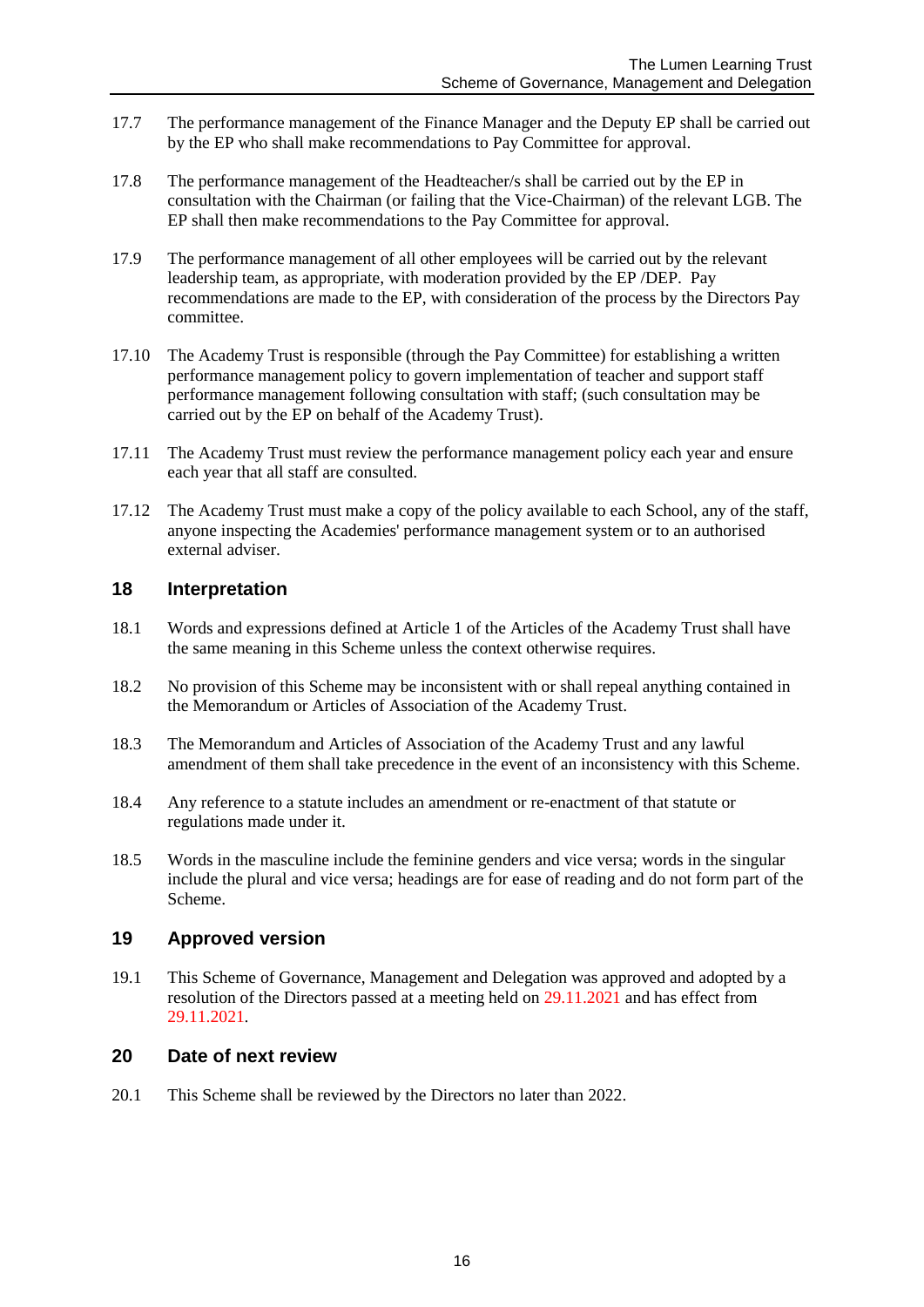# <span id="page-16-0"></span>**Appendix 1 Consent to be a Member**

#### **The Lumen Learning Trust** (the "**Company**")

I hereby consent to being a Member of the Company.

As a Member of the Company I hereby undertake to contribute to:

- the assets of the Company in the event of its being wound up whilst I am a Member, or within one year after I cease to be a Member
- payment of the debts and liabilities of the Company contracted before I cease to be a Member and of the costs, charges and expenses of winding up; and
- the adjustment of the rights of the contributories among themselves, such amount as may be required

provided that such amount does not exceed £10.

| Signed    |  |
|-----------|--|
| Full name |  |
| Address   |  |
|           |  |
|           |  |
|           |  |
|           |  |
| Date      |  |

Please sign and retain the additional copy of this document with your records.

**The Lumen Learning Trust:** a company limited by guarantee

**Company registration number:** 08670599

**Registered office: Saxon Primary School, Briar Road, Shepperton, Middlesex, TW17 0JB**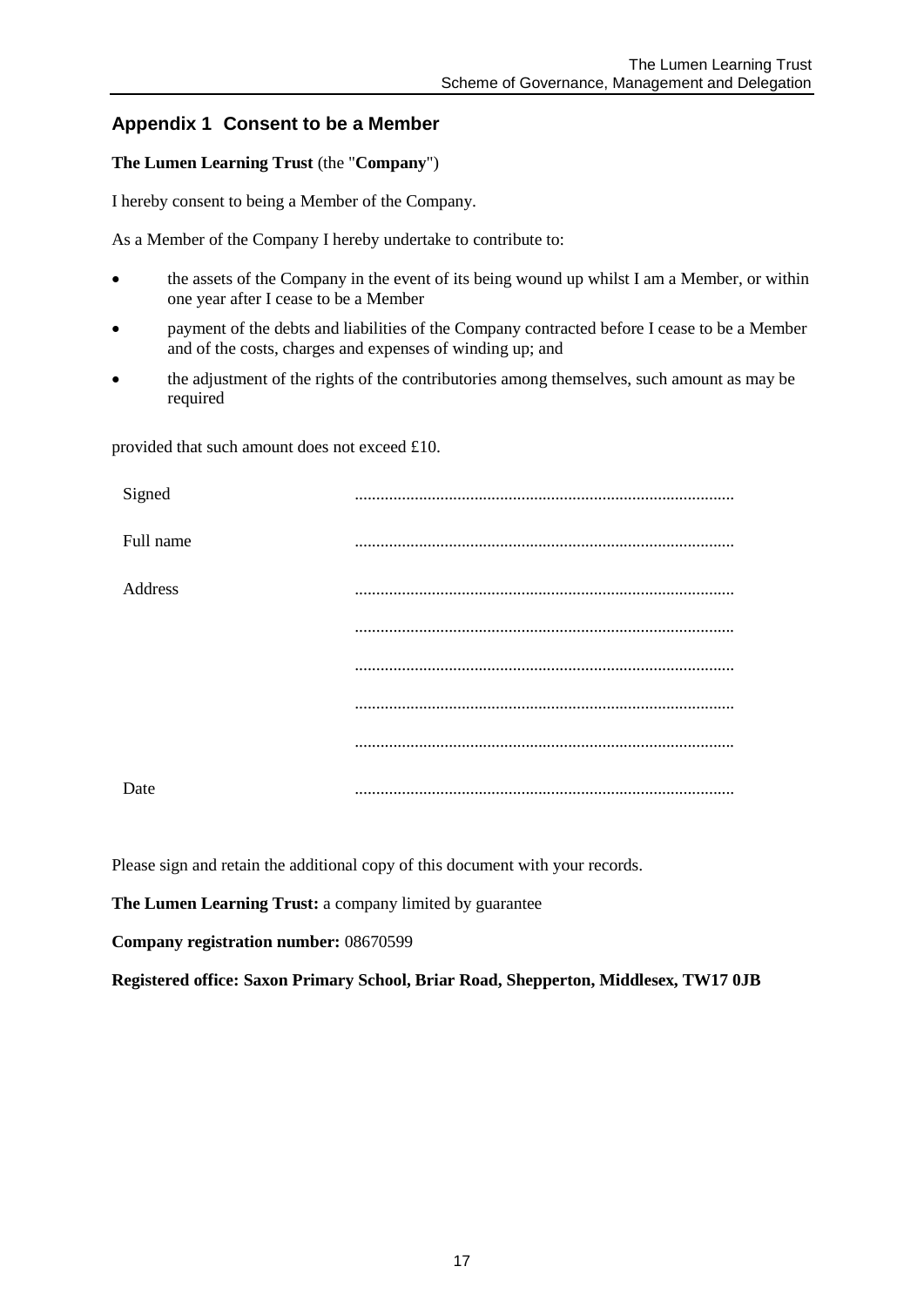# <span id="page-17-0"></span>**Appendix 2 Director declaration**

# **The Lumen Learning Trust** (the "**Company**")

I confirm that I am willing to act as a director of the Company (a "**Governor**"). I further confirm that I am not disqualified from so acting by virtue of any provisions of the Articles of Association of the Company, including but not limited to the requirement that I am not disqualified from acting as a charity trustee or director by virtue of section 178 of the Charities Act 2011 (extract included below).

| Signed    |        |
|-----------|--------|
| Full name |        |
| Address   |        |
|           |        |
|           |        |
|           |        |
|           |        |
| Date      | .<br>. |

Please sign and retain the additional copy of this document with your records.

**The Lumen Learning Trust**: a company limited by guarantee

**Company registration number**: 08670599

**Registered office**: **Saxon Primary School, Briar Road, Shepperton, Middlesex, TW17 0JB**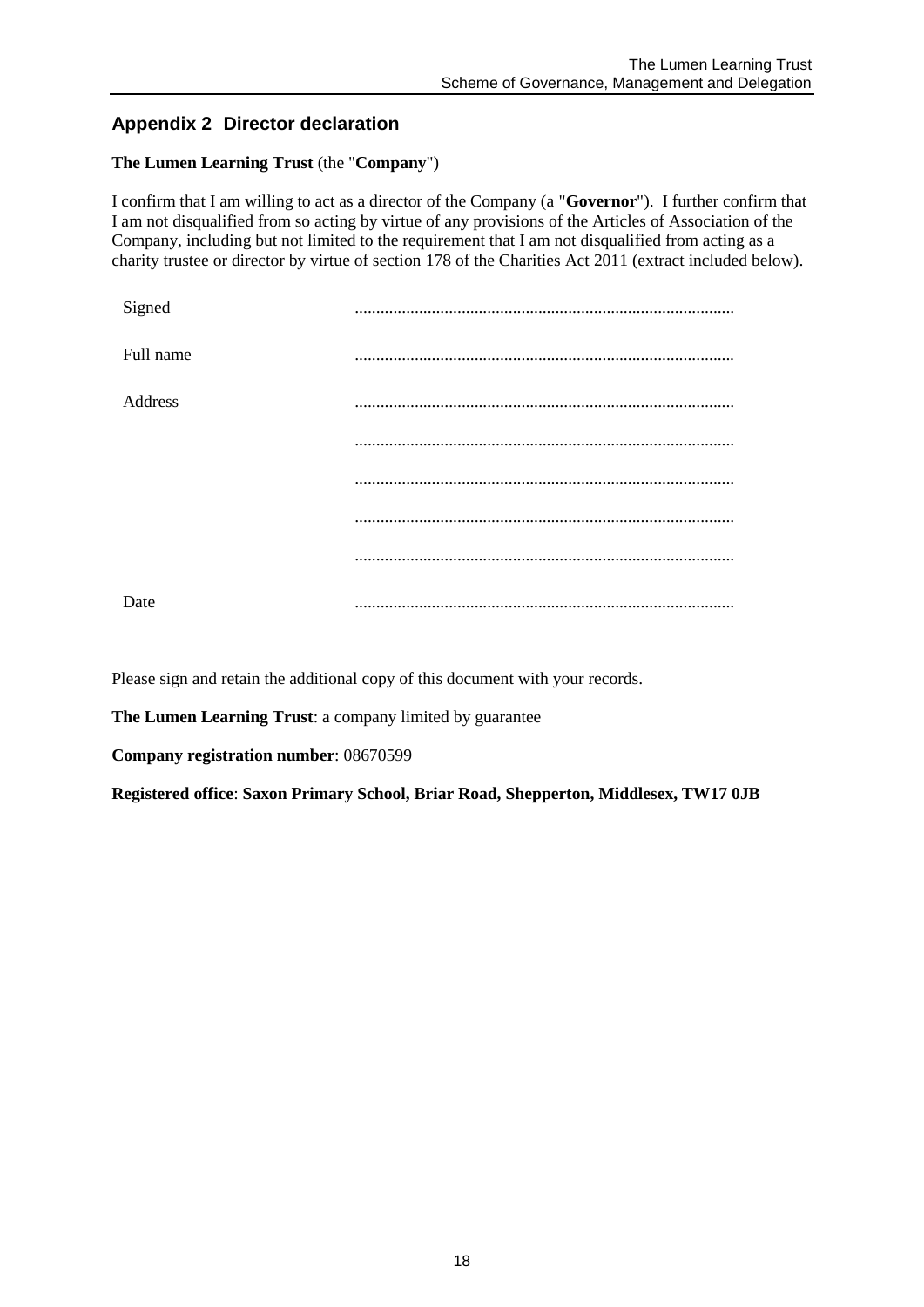# **Extract from section 178 of the Charities Act 2011**

#### **178 Persons disqualified from being charity trustees or trustees of a charity**

(1) A person ("P") is disqualified from being a charity trustee or trustee for a charity in the following cases—

#### Case A

P has been convicted of any offence involving dishonesty or deception.

#### Case B

P has been adjudged bankrupt or sequestration of P's estate has been awarded and (in either case)—

(a) P has not been discharged, or

(b) P is the subject of a bankruptcy restrictions order or an interim order.

#### Case C

P has made a composition or arrangement with, or granted a trust deed for, creditors and has not been discharged in respect of it.

#### Case D

P has been removed from the office of charity trustee or trustee for a charity by an order made—

(a) by the Commission under section 79(2)(a) or by the Commission or the Commissioners under a relevant earlier enactment (as defined by section 179(5)), or

(b) by the High Court,

on the ground of any misconduct or mismanagement in the administration of the charity for which P was responsible or to which P was privy, or which P's conduct contributed to or facilitated.

#### Case E

P has been removed, under section 34(5)(e) of the Charities and Trustee Investment (Scotland) Act 2005 (asp 10) (powers of the Court of Session) or the relevant earlier legislation (as defined by section 179(6)), from being concerned in the management or control of any body.

#### Case F

P is subject to—

(a) a disqualification order or disqualification undertaking under the Company Directors Disqualification Act 1986 or the Company Directors Disqualification (Northern Ireland) Order 2002 (S.I. 2002/ 3150 (N.I.4)), or

(b) an order made under section 429(2) of the Insolvency Act 1986 (disabilities on revocation of county court administration order).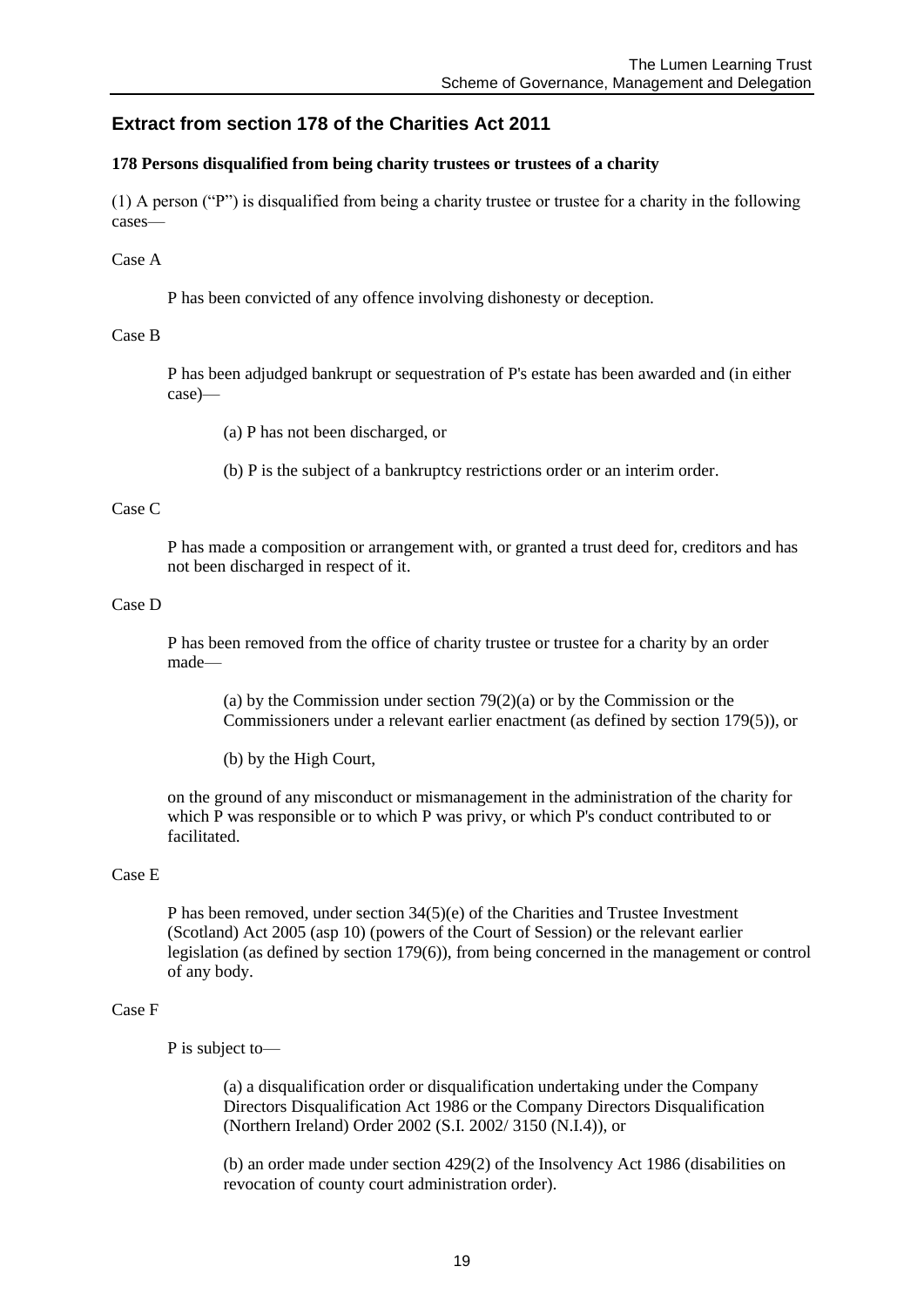[Case G

P is subject to—

(a) a moratorium period under a debt relief order under Part 7A of the Insolvency Act 1986; or

(b) a debt relief restrictions order or interim order under Schedule 4ZB to that Act.]

**Note:** text in square brackets indicates a provision has been modified by the introduction of a new section or sub-section i.e. the section did not form part of the Act when it was first enacted.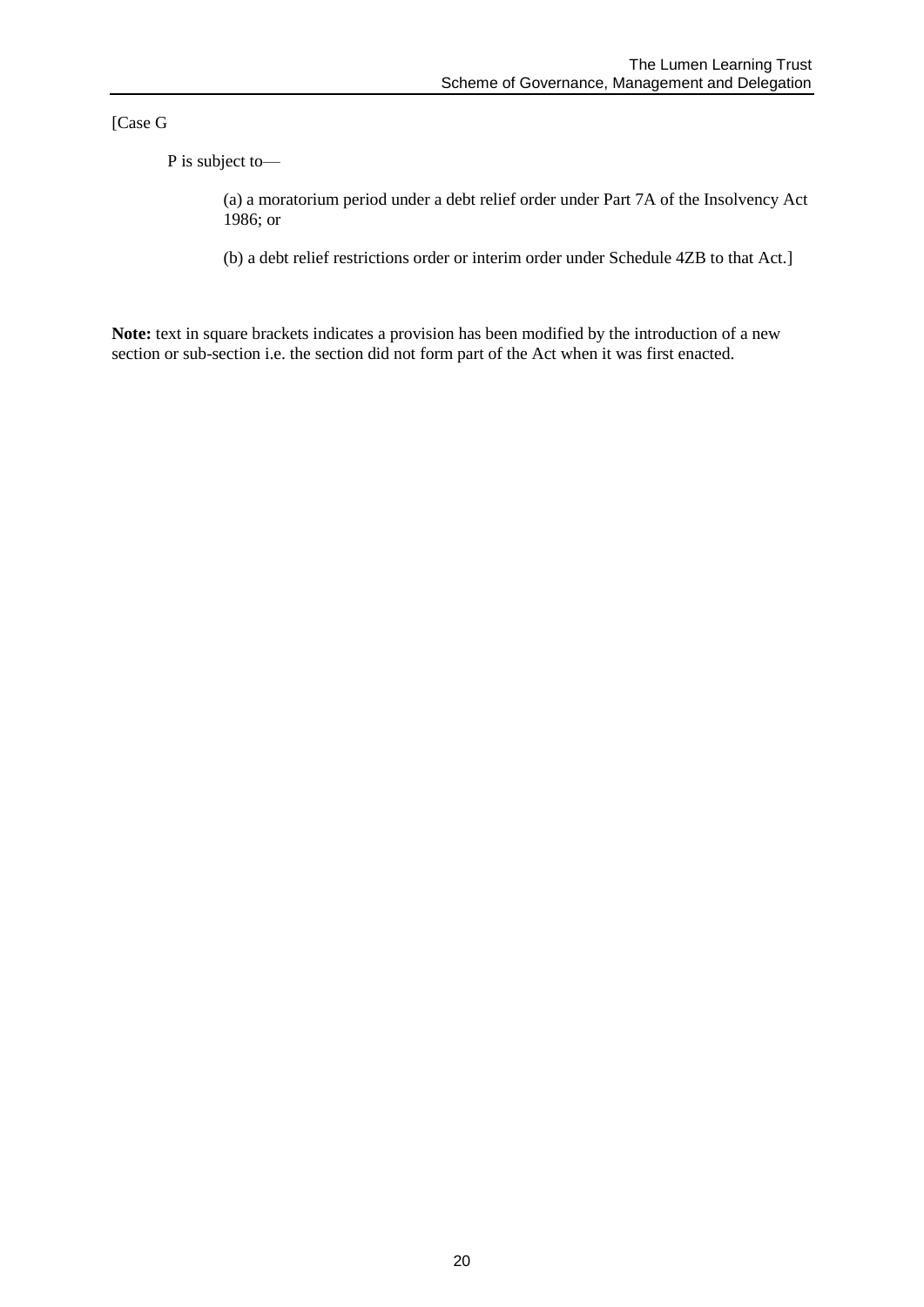# <span id="page-20-0"></span>**Appendix 3 Reserved Matters**

The Reserved Matters are:

- 1 to change the name of the Academies or the Academy Trust;
- 2 to change the Objects (which would require Charity Commission and Secretary of State consent in any event);
- 3 to determine the educational character, mission or ethos of the Academies;
- 4 to change the structure of the Board of Directors or the constitution and terms of reference of any committee of the Board of Directors;
- 5 to alter or amend the Articles of Association or this Scheme;
- 6 to pass a resolution to wind up a School or the Academy Trust;
- 7 to establish a trading company;
- 8 to sell, purchase, mortgage or charge any land in which the Academy Trust has an interest;
- 9 to approve the annual estimates of income and expenditure (budgets) and major projects;
- 10 to appoint auditors and investment advisers;
- 11 to sign off the annual accounts;
- 12 to appoint or dismiss the EP, the Finance Manager, the Headteacher, the Company Secretary or the Clerk to the Directors;
- 13 to settle the division of executive responsibilities between the Directors on the one hand and the EP, the Headteacher and the Finance Manager on the other hand and to settle the division of executive responsibilities between those individuals;
- 14 to do any other act which the Funding Agreement expressly reserves to the Board of Directors or to another body (including for the avoidance of doubt, terminating the Funding Agreement or any part thereof);
- 15 to do any other act which the Articles of Association expressly reserve to the Board of Directors or to another body; or
- 16 to do any other act which the Board of Directors determine to be a Reserved Matter from time to time.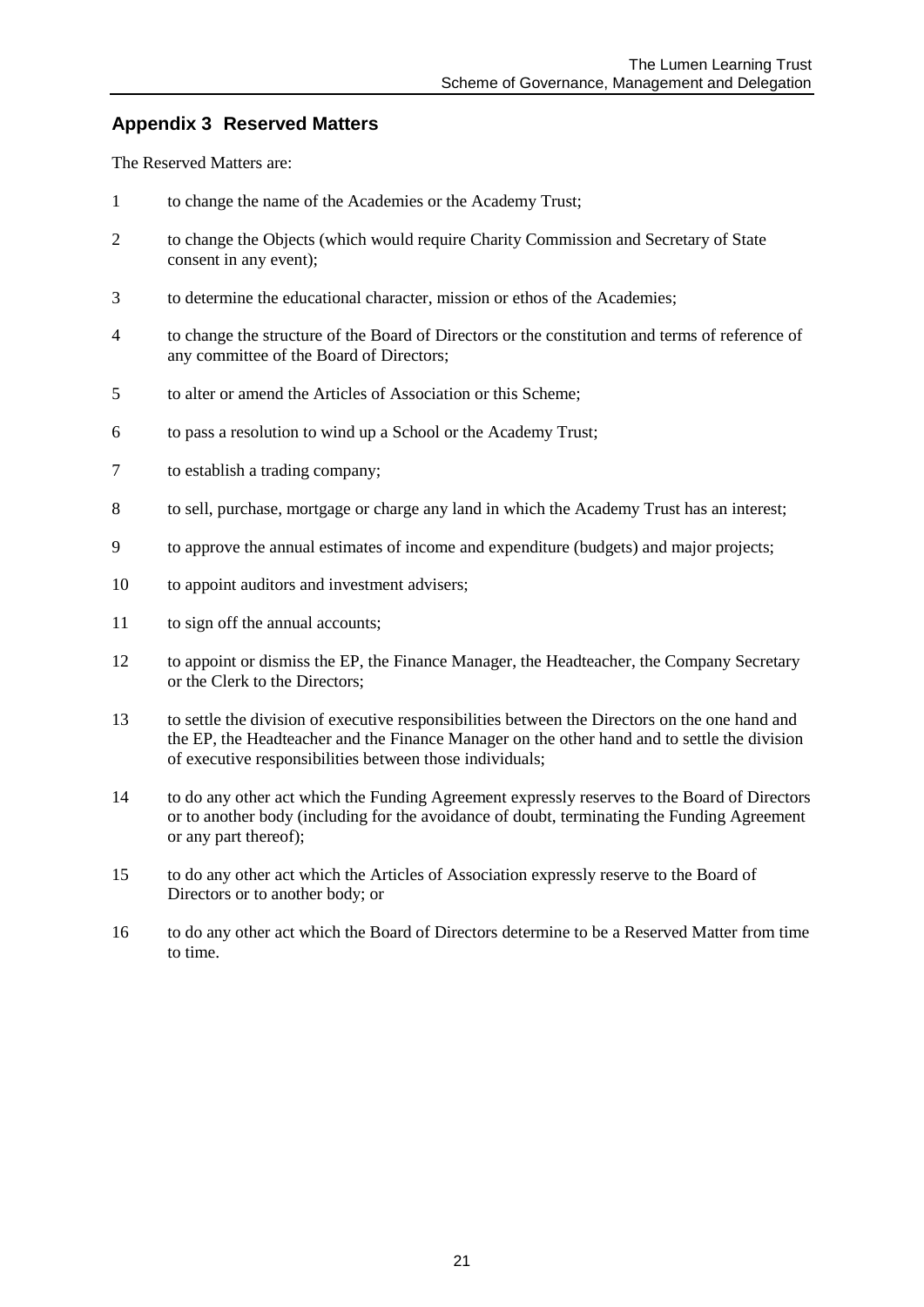# <span id="page-21-0"></span>**Appendix 4 Terms of Reference for LGBs**

# **Appendix 5 Executive Principal Job Description**

# **Executive Principal**

# **Job Description**

#### **JOB PURPOSE:**

To deliver and sustain educational excellence across the schools of the Academy Trust

# **ACCOUNTABLE TO:**

• The Directors, Lumen Learning Trust

# **JOB ROLE:**

- Strategic direction of all schools in the Trust
- Establish the Trust as a centre of educational excellence and success, developing partnerships with pupils, parents, the local community and key stakeholders including the DfE and local councils
- **Lead and motivate the staff across the schools, particularly the Leadership teams, setting clear** and aspirational goals
- Challenge educational underachievement and inspire children to reach their full potential
- **Lead the organisational and educational change necessary to sustain success**
- **Lead development of the learning environment and facilities of each school**
- Ensure the efficient and effective management of all resources

# **KEY TASKS:**

#### *Strategic Development*

- Work closely with the Trust's Directors to develop and communicate a clear strategic vision for the successful development of the Trust e.g. consideration of providing further school to school support and the development of an Initial Teacher Training Programme
- **Establish policies and plans to deliver the strategy**
- **Implement and maintain school improvement plans and self-evaluation procedures**
- Develop a clear and progressive staffing strategy<br>■ Motivate staff to achieve targets set
- Motivate staff to achieve targets set
- Instil a culture of common accountability in all staff for pupil progress and attainment
- **Ensure all statutory requirements are met**

*Teaching and Learning*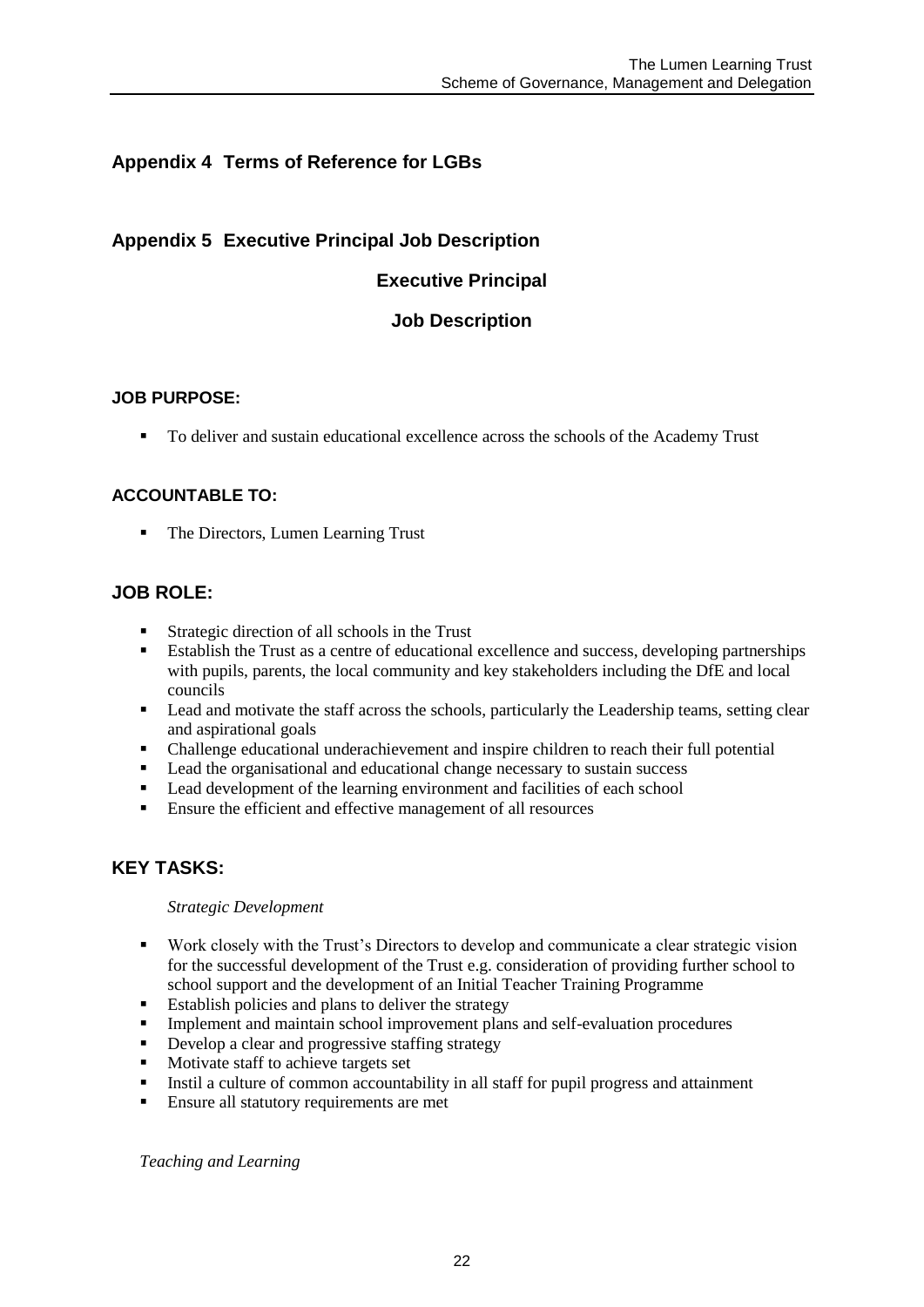- Advocate and develop innovative ways of teaching and learning to meet the needs of all pupils through the continuing development of a broad, balanced and stimulating curriculum
- Provide a sound foundation for pupil's learning and monitor progress carefully<br>Final a wide range of opportunities for children to give them confidence in the
- Ensure a wide range of opportunities for children to give them confidence in their ability to take on new challenges, raise aspirations and increase self-belief
- Encourage the creative use of ICT to support teaching and learning
- Provide a safe and healthy environment in which pupils' happiness and welfare can be nurtured
- Foster a lively and welcoming atmosphere in which high standards of behaviour encourage learning and social development
- Report three times a year on the Trust's educational performance to the Trust Directors

#### *Leading and Managing Staff*

- Enable the Deputy Executive Principal or other suitable person to assume responsibility for the discharge of the Executive Principal's functions as necessary
- **Lead and manage the Headteacher of each school**
- Lead and manage the Trust's Finance Manager and Operations Manager<br>■ Sunnort the Headteachers in
- Support the Headteachers in
	- their leadership of staff in the achievement of the highest professional standards
	- Engaging all staff in the process of meeting those standards, enabling and encouraging ownership and involvement
	- Encouraging continuous professional development, monitoring the induction and development of staff through regular appraisal
	- Leading the recruitment and appointment of new staff
- Ensure and enhance effective working relationships across the schools of the Academy Trust
- Demand the sharing of best practice<br>• Encourage continuous professional of
- Encourage continuous professional development, monitoring the induction and development of staff through regular appraisal
- **Lead the recruitment and appointment of new staff**

#### *Communication and Partnership*

- Develop and maintain effective partnerships with parents and carers, pupils, directors, the local community and other key stakeholders
- Make maximum use of staff in all schools demonstrating capacity and the expertise of directors on the Board
- Ensure that positive, helpful communication is maintained with parents at all times through newsletters, annual reports, parents' evenings, and other informal **Opportunities**

# *Resource Management*

- With the support of the Trust Finance Manager, advise the Trust Directors on the formulation of the annual budget
- Plan and manage all educational activity within the budget<br>■ Monitor the agreed budget regularly and ensure effective use
- Monitor the agreed budget regularly and ensure effective use of all resources
- **Manage the learning environment and all facilities to ensure the needs of the curriculum and** health and safety requirements are met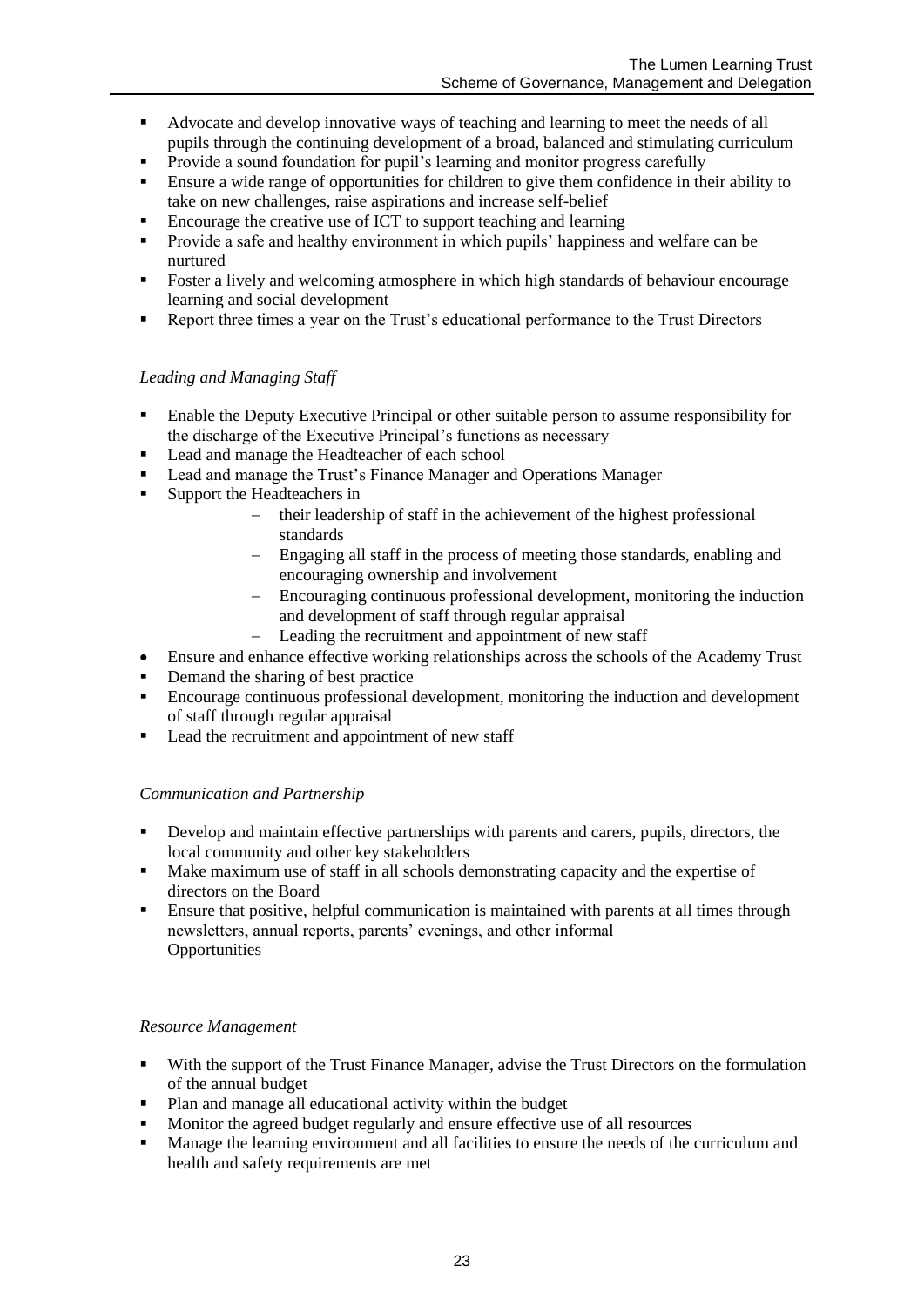# *Safeguarding*

The Lumen Learning Trust is committed to safeguarding and promoting the welfare of children and young persons at all times. The Executive Principal will be responsible for promoting and safeguarding the welfare of all children for whom they are responsible, or with whom they come into contact, in accordance with the Trust's Safeguarding Policy.

# *Equal Opportunities*

The Executive Principal will be responsible for ensuring compliance with the Equalities Act 2010.

# *Health and Safety*

The Executive Principal will be responsible for ensuring compliance with the Trust's Health and Safety policies under the Health and Safety work Act 1974. They will ensure the safety of all parties in premises or sites controlled by the Trust by ensuring compliance of procedures are observed at all times under the provision of safe systems of work through a safe and healthy environment and including such information, training instructions and supervision as necessary to accomplish these goals.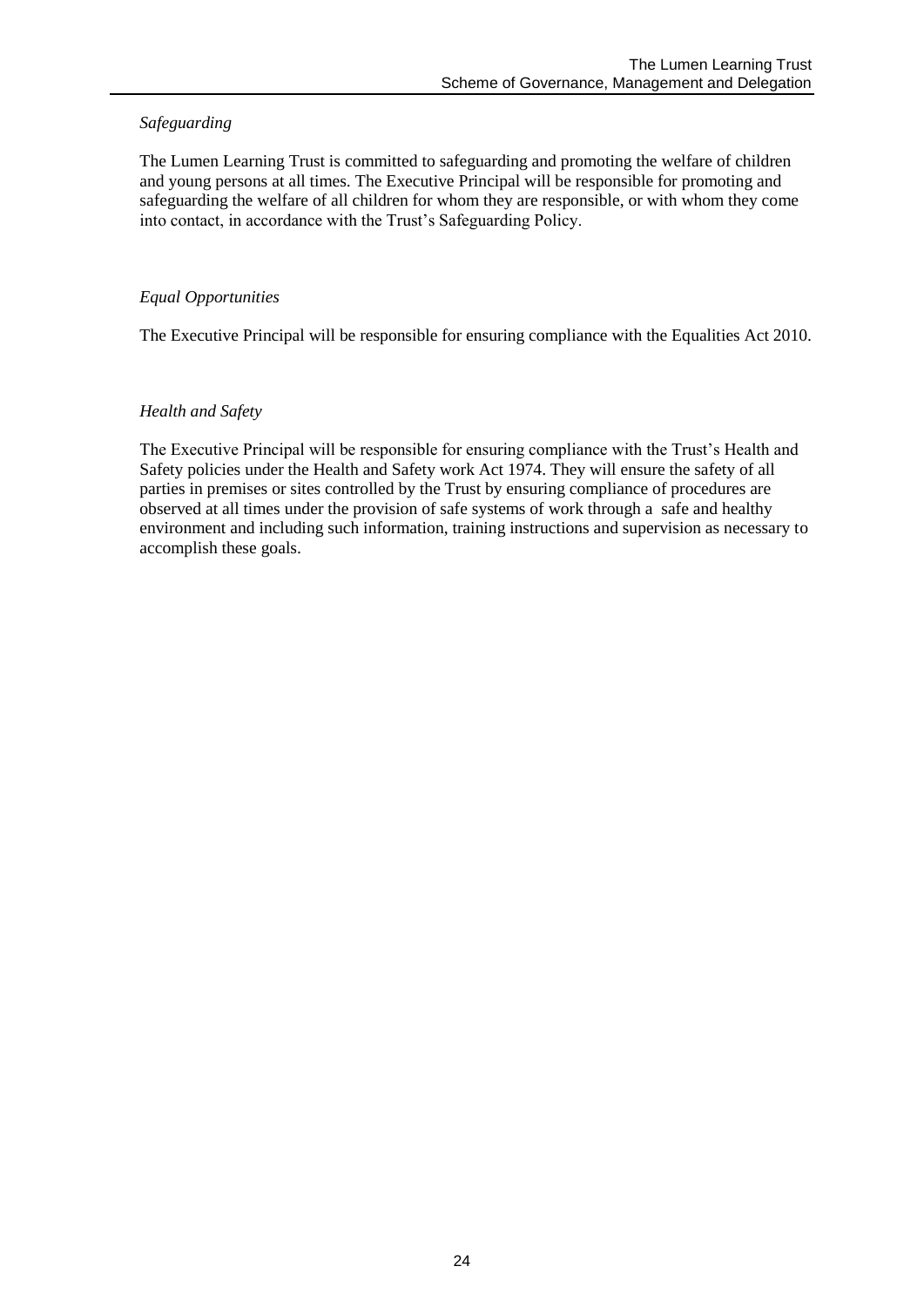# **Appendix 6 – DEP Job Description**

# **Deputy Executive Principal**

# **Job Description**

# **JOB PURPOSE:**

 To support the Executive Principal in delivering and sustaining educational excellence across the schools of the Lumen Learning Trust

# **ACCOUNTABLE TO:**

• The Executive Principal

# **JOB ROLE:**

To support the Executive Principal in

- Establishing strategic direction of all schools in the Trust
- Establishing the Trust as a centre of educational excellence and success, developing partnerships with sponsors, pupils, parents, the local community and key stakeholders
- **•** Leading and motivating the staff across the schools, particularly the Leadership teams, setting clear and aspirational goals
- Challenging educational underachievement and inspiring children to reach their full potential
- **Leading the organisational and educational change necessary to sustain success**
- **Leading development of the learning environment and facilities of each school**
- Ensuring the efficient and effective management of all resources

# **KEY TASKS:**

#### *Strategic Development*

- Work closely with the Executive Principal and the Trust's Directors to develop and communicate a clear strategic vision for the successful development of the Trust e.g. consideration of providing further school to school support and the development of an Initial Teacher Training Programme
- Support the Executive Principal in
	- Establishing policies and plans to deliver the strategy
		- Implementing and maintain school improvement plans and self-evaluation procedures
		- Developing a clear and progressive staffing strategy
		- Motivating staff to achieve targets set
		- Instilling a culture of common accountability in all staff for pupil progress and attainment
		- **Ensuring all statutory requirements are met**

*Teaching and Learning*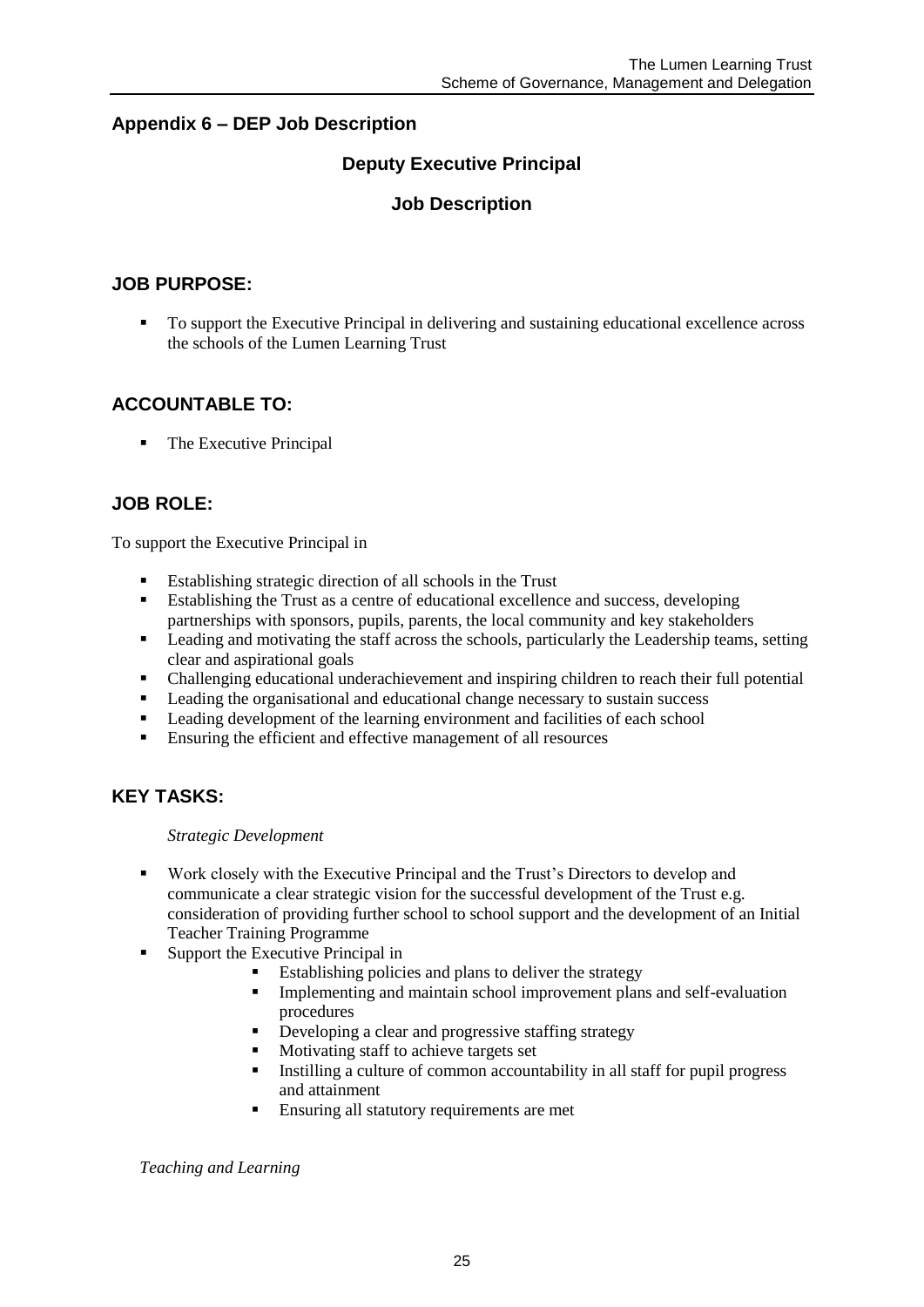- To assume interim leadership roles in individual schools across the Trust until such time as a substantive Headteacher can be appointed and during that time to be accountable under the Headteacher job description
- Lead by example in individual schools modelling high expectations in all aspects of provision
- Advocate and develop innovative ways of teaching and learning to meet the needs of all pupils through the continuing development of a broad, balanced and stimulating curriculum
- **Provide a sound foundation for pupil's learning and monitor progress carefully**
- Ensure a wide range of opportunities for children to give them confidence in their ability to take on new challenges, raise aspirations and increase self-belief
- Encourage the creative use of ICT to support teaching and learning<br>■ Provide a safe and healthy environment in which nunils' hanniness
- Provide a safe and healthy environment in which pupils' happiness and welfare can be nurtured
- Foster a lively and welcoming atmosphere in which high standards of behaviour encourage learning and social development
- **Support the local governance of schools where interim leadership roles are taking place**

#### *Leading and Managing Staff*

- **Perform any function of the Executive Principal in their absence including:** 
	- Leading and managing the Headteacher of each school, the Finance Manager and Operations Manager for the Academy Trust
	- Supporting the Headteachers in their leadership of staff in the achievement of the highest professional standards
	- Engaging all staff in the process of meeting those standards, enabling and encouraging ownership and involvement
	- **Ensuring and enhancing effective working relationships across the schools of** the Academy Trust
	- Demanding the sharing of best practice
	- Encouraging continuous professional development, monitoring the induction and development of staff through regular appraisal
	- Leading the recruitment and appointment of new staff

#### *Communication and Partnership*

Supporting the Executive Principal in:

- Developing and maintaining effective partnerships with parents and carers, pupils, directors, the local community and other key stakeholders
- Making maximum use of staff in all schools demonstrating capacity and the expertise of directors on the Board
- Ensuring that positive, helpful communication is maintained with parents at all times through newsletters, annual reports, parents' evenings, and other informal opportunities

#### *Resource Management*

Supporting the Executive Principal in:

- Advising the Academy Board on the formulation of the annual budget
- Planning and managing all educational activity within the budget
- Monitoring the agreed budget regularly and ensure effective use of all resources
- **Managing the learning environment and all facilities to ensure the needs of the curriculum** and health and safety requirements are met